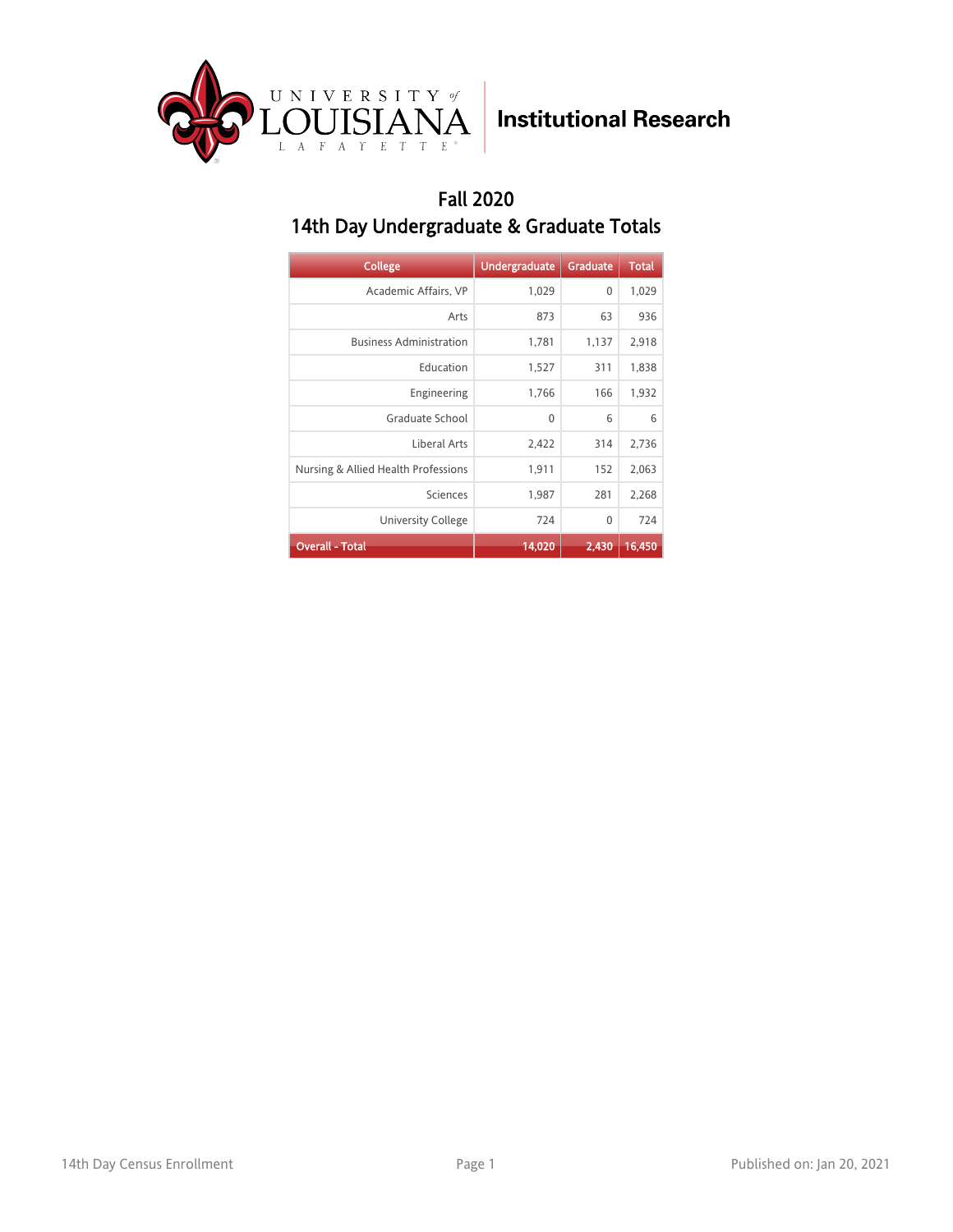

### Academic Affairs, VP Fall 2020 14th Day Undergraduate Enrollment

| <b>College</b>                      | <b>Department</b>                    | Program                                 | Concentration | Undergraduate  |
|-------------------------------------|--------------------------------------|-----------------------------------------|---------------|----------------|
| Academic Affairs, VP                | University Connection                | Doors Program - ND DOOR                 |               | 3              |
|                                     |                                      | High School - Dual Enrollment - ND HSDE |               | 955            |
|                                     |                                      | Non-ULL Cross Enrollment - ND XROL      |               | $\overline{4}$ |
|                                     |                                      | Post Baccalaureate - ND POST            |               | 24             |
|                                     |                                      | Special Non Degree Undergrad - ND SPEC  |               | 16             |
|                                     |                                      | University Life - ND LIFE               |               | 22             |
|                                     | Visiting Student - ND VIST           |                                         | 5             |                |
|                                     | <b>University Connection - Total</b> |                                         |               | 1,029          |
| <b>Academic Affairs, VP - Total</b> |                                      |                                         |               |                |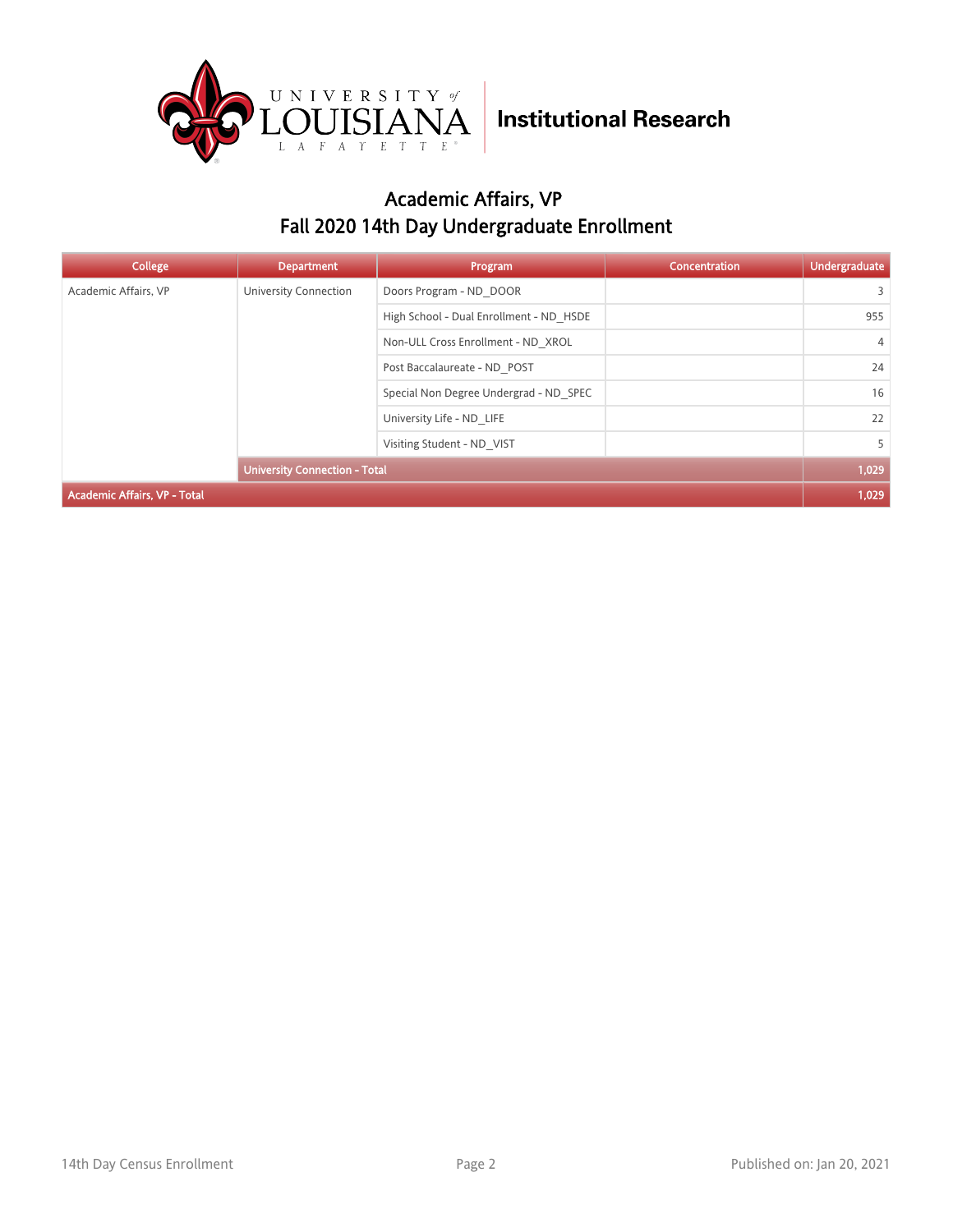

### Business Administration Fall 2020 14th Day Undergraduate Enrollment

| <b>College</b>                         | <b>Department</b>                      | Program                                 | Concentration                              | <b>Undergraduate</b> |
|----------------------------------------|----------------------------------------|-----------------------------------------|--------------------------------------------|----------------------|
| <b>Business Administration</b>         | Accounting                             | Accounting - BSBA_ACCT                  |                                            | 359                  |
|                                        |                                        | Accounting - PBC CACC                   |                                            | $\mathbf{1}$         |
|                                        | <b>Accounting - Total</b>              |                                         |                                            | 360                  |
|                                        | Economics & Finance                    | Economics - BSBA ECON                   |                                            | 53                   |
|                                        |                                        | Finance - BSBA FNAN                     |                                            | 297                  |
|                                        |                                        | Insurance & Risk Management - BSBA_INSR |                                            | 36                   |
|                                        | <b>Economics &amp; Finance - Total</b> |                                         |                                            | 386                  |
|                                        | Management                             | Hospitality Management - BSBA HMGT      |                                            | 55                   |
|                                        |                                        | Management - BSBA MGMO                  |                                            | 130                  |
|                                        |                                        | Management - BSBA MGMT                  | Human Resource Management -<br><b>MGHR</b> | 6                    |
|                                        |                                        |                                         | <b>International Business - MGIB</b>       | $\mathbf{1}$         |
|                                        |                                        |                                         | Legal Studies - MGLS                       | $\overline{2}$       |
|                                        |                                        |                                         |                                            | 524                  |
|                                        |                                        | Management - BSBA MGMT - Total          |                                            | 533                  |
|                                        |                                        | Professional Land/Resource Mgt -        | Legal Studies - PLLS                       | $\overline{1}$       |
|                                        |                                        | BSBA PLRM                               |                                            | 37                   |
|                                        | <b>Management - Total</b>              |                                         |                                            | 756                  |
|                                        | Marketing & Hospitality                | Marketing - BSBA MKTG                   |                                            | 279                  |
|                                        | Marketing & Hospitality - Total        |                                         |                                            | 279                  |
| <b>Business Administration - Total</b> |                                        |                                         |                                            | 1,781                |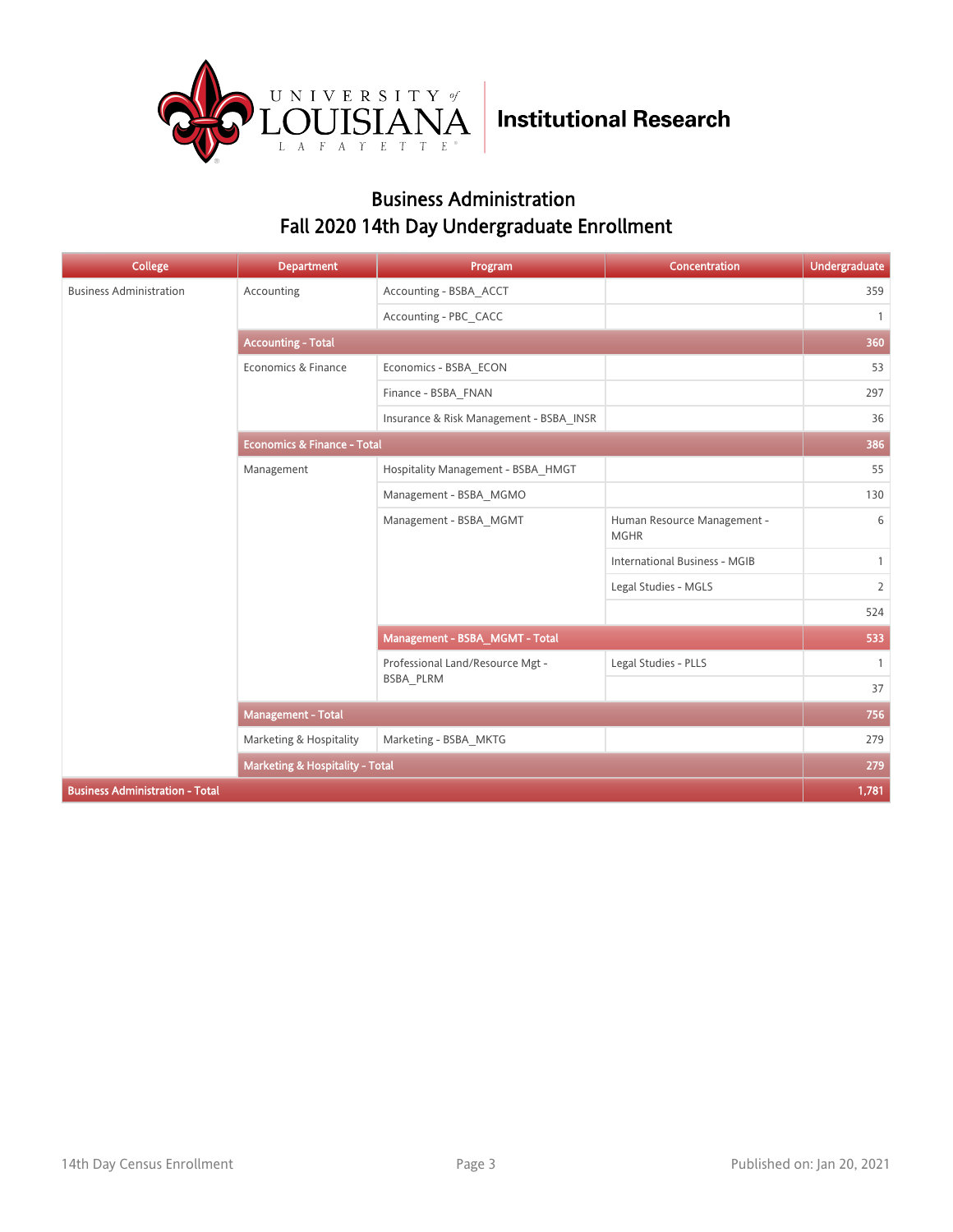

### Arts Fall 2020 14th Day Undergraduate Enrollment

| <b>College</b> | <b>Department</b>                | Program                            | Concentration                     | <b>Undergraduate</b> |    |
|----------------|----------------------------------|------------------------------------|-----------------------------------|----------------------|----|
| Arts           | Architecture                     | Architectural Studies - BS_ARCS    |                                   | 209                  |    |
|                | Architecture - Total             |                                    |                                   | 209                  |    |
|                | <b>Industrial Design</b>         | Industrial Design - BOID INDN      |                                   | 69                   |    |
|                | <b>Industrial Design - Total</b> |                                    |                                   | 69                   |    |
|                | Interior Design                  | Interior Design - BID_INDS         |                                   | $90\,$               |    |
|                | <b>Interior Design - Total</b>   |                                    |                                   | 90                   |    |
|                | Music                            | Music - BA_MUSC                    | Music Business - MBUS             | 70                   |    |
|                |                                  |                                    | <b>Traditional Music - TMUS</b>   | 4                    |    |
|                |                                  |                                    |                                   | 5                    |    |
|                |                                  | Music - BA_MUSC - Total            |                                   | 79                   |    |
|                |                                  | Music - BM_MUS                     | Jazz Studies - JAZZ               | $\overline{2}$       |    |
|                |                                  |                                    | Music Media - MMED                | 31                   |    |
|                |                                  |                                    | Performance - PERF                | $18\,$               |    |
|                |                                  |                                    | Piano Pedagogy - PPED             | $\overline{2}$       |    |
|                |                                  |                                    | Theory and Composition - TCOM     | 8                    |    |
|                |                                  |                                    |                                   | 12                   |    |
|                |                                  | Music - BM_MUS - Total             |                                   | 73                   |    |
|                | Music - Total                    |                                    |                                   | 152                  |    |
|                | Performing Arts                  | Performing Arts - BFA_PFAR         | Acting - ACT                      | 11                   |    |
|                |                                  |                                    | Dance - DANC                      | $20\,$               |    |
|                |                                  |                                    | Design/Technology - DT            | $7\overline{ }$      |    |
|                |                                  |                                    | Directing - DIR                   | $\mathbf{1}$         |    |
|                |                                  |                                    | Theatre - THEA                    | 21                   |    |
|                |                                  |                                    |                                   | $\mathbf{1}$         |    |
|                |                                  | Performing Arts - BFA_PFAR - Total |                                   | 61                   |    |
|                | <b>Performing Arts - Total</b>   |                                    |                                   | 61                   |    |
|                | Visual Arts                      | Visual Arts - BFA_VIAR             | Ceramics - CERM                   | $\overline{4}$       |    |
|                |                                  |                                    | Computer Art and Animation - CART | 92                   |    |
|                |                                  |                                    | Graphic Design - GDSG             | 107                  |    |
|                |                                  |                                    | Metalwork and Jewelry - MEJE      | 4                    |    |
|                |                                  |                                    | New Media and Digital Art - NMED  | 26                   |    |
|                |                                  |                                    | Painting - PNTG                   | 14                   |    |
|                |                                  |                                    |                                   | Photography - PHOT   | 11 |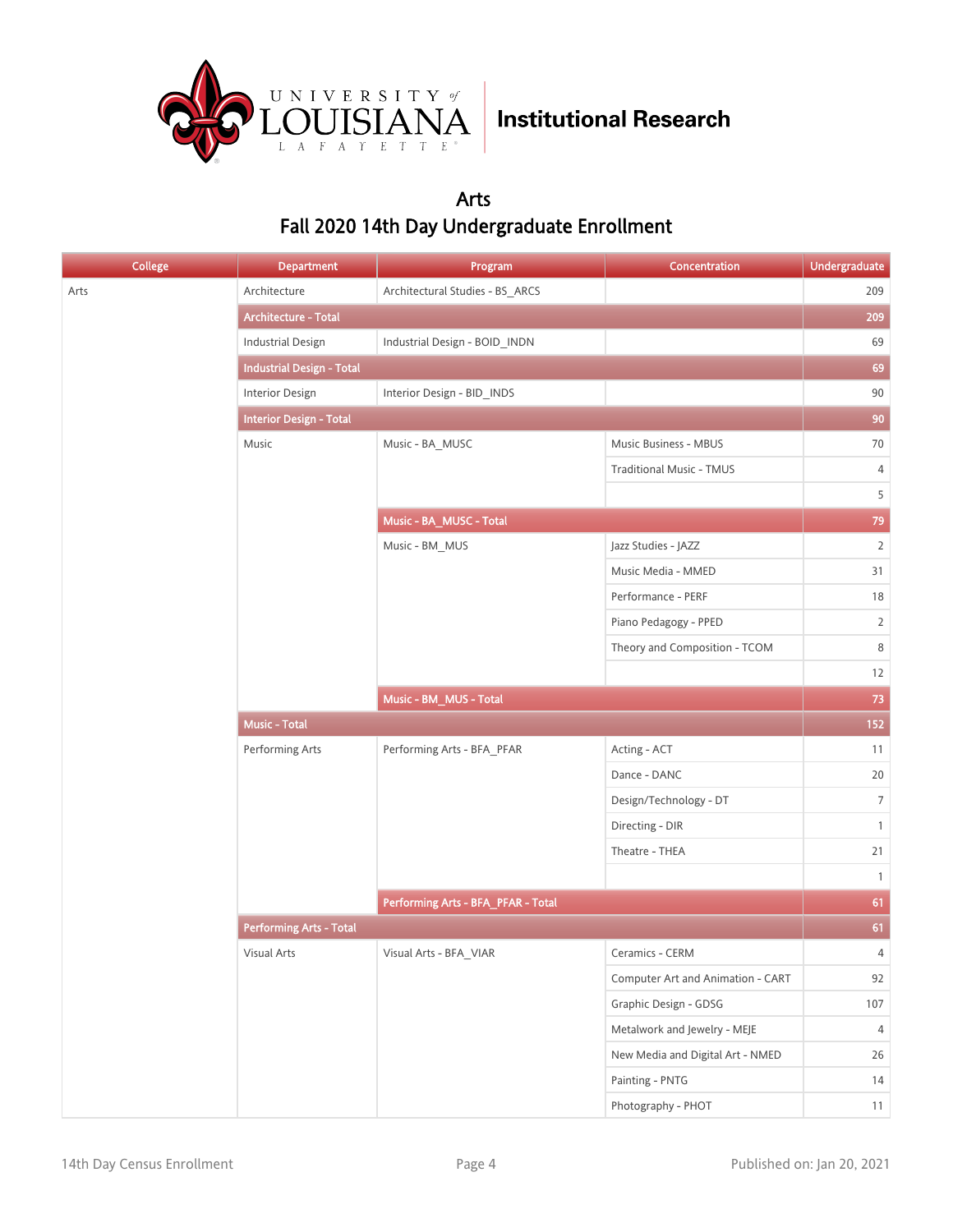

Arts Fall 2020 14th Day Undergraduate Enrollment

| College      | <b>Department</b>          | Program                        | <b>Concentration</b> | Undergraduate |
|--------------|----------------------------|--------------------------------|----------------------|---------------|
| Arts         | Visual Arts                | Visual Arts - BFA VIAR         | Printmaking - PRMG   | 10            |
|              |                            |                                |                      | 24            |
|              |                            | Visual Arts - BFA_VIAR - Total |                      | 292           |
|              | <b>Visual Arts - Total</b> |                                |                      | 292           |
| Arts - Total |                            |                                |                      | 873           |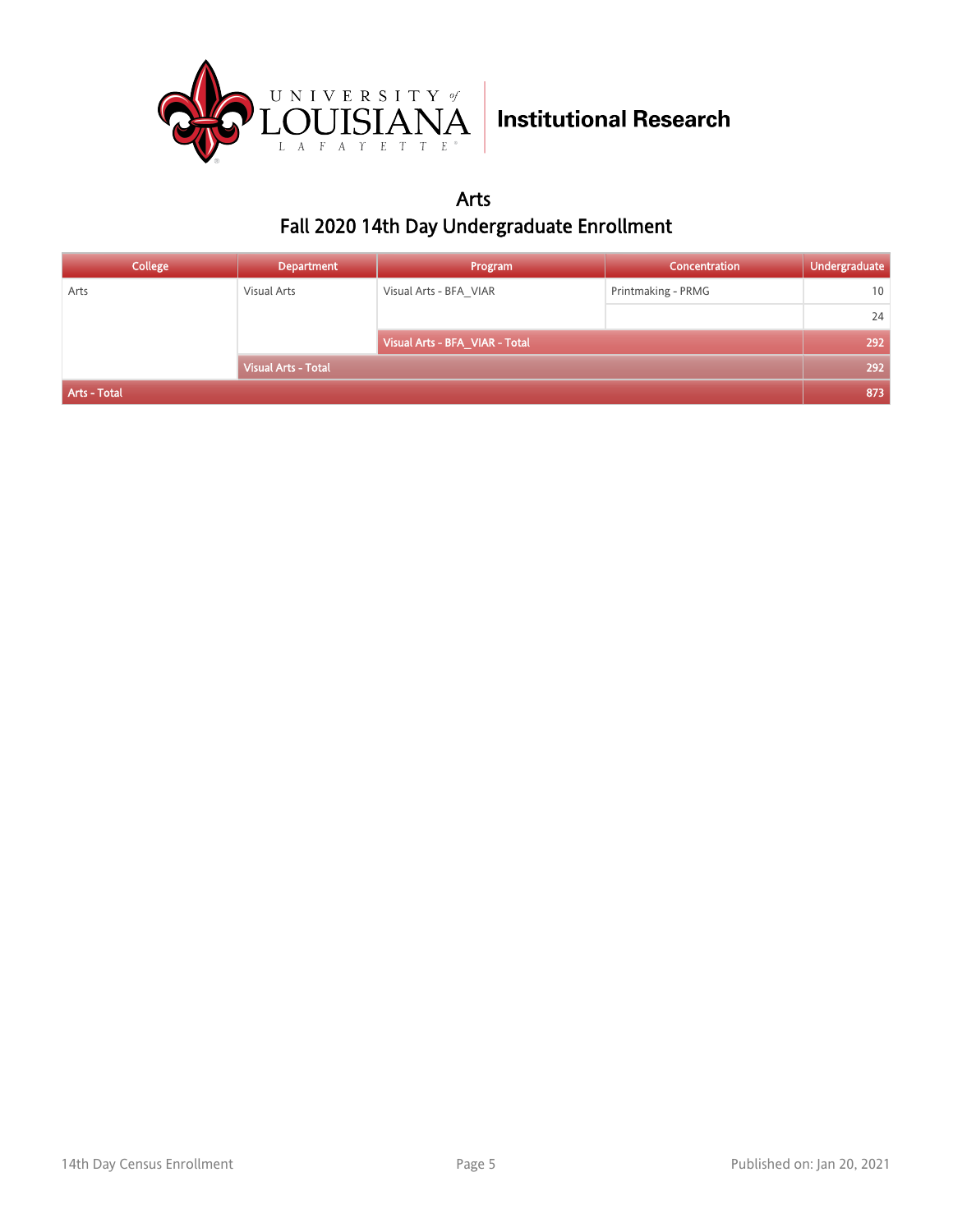

### Education Fall 2020 14th Day Undergraduate Enrollment

| <b>College</b> | <b>Department</b>                           | Program                                          | Concentration                       | <b>Undergraduate</b> |
|----------------|---------------------------------------------|--------------------------------------------------|-------------------------------------|----------------------|
| Education      | Curriculum & Instruction                    | Add Certification in Education -<br>CERU_EDAD    |                                     | 15                   |
|                |                                             | Alt Certification in Education - CERU EDAC       |                                     | 4                    |
|                |                                             | Art or Music Education Gr K-12 - BA_EDAM         | Art Education - EDAE                | 23                   |
|                |                                             |                                                  | Instrumental Music Education - EDIN | 28                   |
|                |                                             |                                                  | Vocal Music Education - EDVO        | 16                   |
|                |                                             |                                                  |                                     | $\mathbf{1}$         |
|                |                                             | Art or Music Education Gr K-12 - BA_EDAM - Total |                                     | 68                   |
|                |                                             | Early Childhood Ed Gr PK-3 - BS EDPK             |                                     | 140                  |
|                |                                             | Early Childhood Ed Gr PK-3 - PBC EDPK            |                                     | $\mathbf{1}$         |
|                |                                             | Elementary Education Gr 1-5 - BS EDEL            |                                     | 214                  |
|                |                                             | Elementary Education Gr 1-5 - PBC EDEL           |                                     | $\mathbf{1}$         |
|                |                                             | French Education Gr K-12 - PBC EDFR              |                                     | $\mathbf{1}$         |
|                |                                             | Middle School Education Gr 4-8 - BS_EDMD         | <b>English Education - EDEN</b>     | 5                    |
|                |                                             |                                                  | General Science Education - EDGS    | $\overline{2}$       |
|                |                                             | Mathematics Education - EDMA                     | 9                                   |                      |
|                |                                             | Social Studies Education - EDSS                  | 3                                   |                      |
|                |                                             | Middle School Education Gr 4-8 - BS_EDMD - Total |                                     | 19                   |
|                |                                             | Middle School Education Gr 4-8 -<br>PBC_EDMD     |                                     | $\mathbf{1}$         |
|                |                                             | Secondary Education & Teaching - BS_EDSD         | <b>Biology Education - EDBI</b>     | 10                   |
|                |                                             |                                                  | <b>Business Education - EDBU</b>    | 2                    |
|                |                                             |                                                  | Chemistry Education - EDCH          | 3                    |
|                |                                             |                                                  | Earth Science Education - EDES      | 2                    |
|                |                                             |                                                  | English Education - EDEN            | 61                   |
|                |                                             |                                                  | General Science Education - EDGS    | 5                    |
|                |                                             |                                                  | Mathematics Education - EDMA        | 28                   |
|                |                                             |                                                  | Social Studies Education - EDSS     | 65                   |
|                |                                             |                                                  | Speech Education - EDSE             | 6                    |
|                |                                             |                                                  |                                     | $\mathbf{1}$         |
|                |                                             | Secondary Education & Teaching - BS_EDSD - Total |                                     | 183                  |
|                |                                             | Secondary Education Gr 6-12 - PBC_EDSD           |                                     | 8                    |
|                | <b>Curriculum &amp; Instruction - Total</b> |                                                  |                                     | 655                  |
|                | Kinesiology                                 | Hlth & PE/Kinesiology Gr K-12 - BS_EDKN          | Exercise Science - EDEX             | 5 <sup>1</sup>       |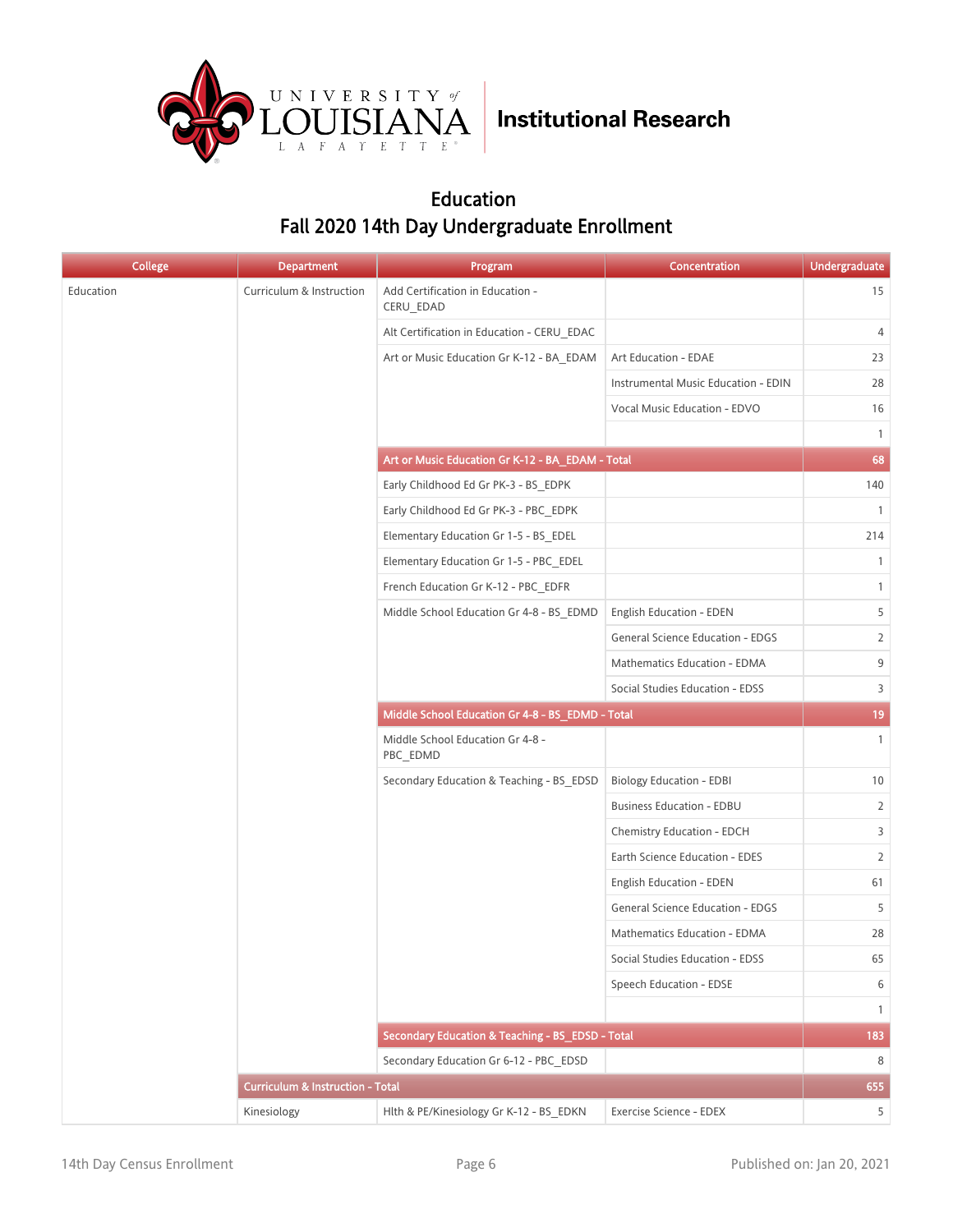

### Education Fall 2020 14th Day Undergraduate Enrollment

| <b>College</b>           | <b>Department</b>             | Program                                                                                                                                                                                                                                                                                                                                                                                    | Concentration                     | <b>Undergraduate</b> |
|--------------------------|-------------------------------|--------------------------------------------------------------------------------------------------------------------------------------------------------------------------------------------------------------------------------------------------------------------------------------------------------------------------------------------------------------------------------------------|-----------------------------------|----------------------|
| Education                | Kinesiology                   | Hlth & PE/Kinesiology Gr K-12 - BS_EDKN                                                                                                                                                                                                                                                                                                                                                    | ExSci Fitness Studies - EDFS      | 8                    |
|                          |                               |                                                                                                                                                                                                                                                                                                                                                                                            | ExSci Hlth & Fitness Sales - EDHF | $\overline{2}$       |
|                          |                               | ExSci Pre-Prof Studies - EDPP<br>Health Promotion & Wellness - EDHP<br>Sports Management - EDSM<br>Hlth & PE/Kinesiology Gr K-12 - BS_EDKN - Total<br>Kinesiology - BS EDKS<br>ExSci Fitness Studies - EDFS<br>ExSci Hlth & Fitness Sales - EDHF<br>ExSci Pre-Prof Studies - EDPP<br>Health & Phys Ed Gr K-12 - EDPE<br>Health Promotion & Wellness - EDHP<br>Pre-Athletic Training - EDPA | 18                                |                      |
|                          |                               |                                                                                                                                                                                                                                                                                                                                                                                            |                                   | $\mathbf{1}$         |
|                          |                               |                                                                                                                                                                                                                                                                                                                                                                                            |                                   | 4                    |
|                          |                               |                                                                                                                                                                                                                                                                                                                                                                                            |                                   | $\mathbf{1}$         |
|                          |                               |                                                                                                                                                                                                                                                                                                                                                                                            |                                   | 39                   |
|                          |                               |                                                                                                                                                                                                                                                                                                                                                                                            |                                   | 115                  |
|                          |                               |                                                                                                                                                                                                                                                                                                                                                                                            |                                   | $7\overline{ }$      |
|                          |                               |                                                                                                                                                                                                                                                                                                                                                                                            |                                   | 466                  |
|                          |                               |                                                                                                                                                                                                                                                                                                                                                                                            |                                   | 31                   |
|                          |                               |                                                                                                                                                                                                                                                                                                                                                                                            |                                   | 68                   |
|                          |                               |                                                                                                                                                                                                                                                                                                                                                                                            |                                   | 5                    |
|                          |                               |                                                                                                                                                                                                                                                                                                                                                                                            | Sport Management - EDST           | 83                   |
|                          |                               |                                                                                                                                                                                                                                                                                                                                                                                            | Sports Management - EDSM          | 37                   |
|                          |                               |                                                                                                                                                                                                                                                                                                                                                                                            |                                   | 21                   |
|                          | Kinesiology - BS_EDKS - Total |                                                                                                                                                                                                                                                                                                                                                                                            | 833                               |                      |
|                          | <b>Kinesiology - Total</b>    |                                                                                                                                                                                                                                                                                                                                                                                            |                                   | 872                  |
| <b>Education - Total</b> |                               |                                                                                                                                                                                                                                                                                                                                                                                            |                                   | 1,527                |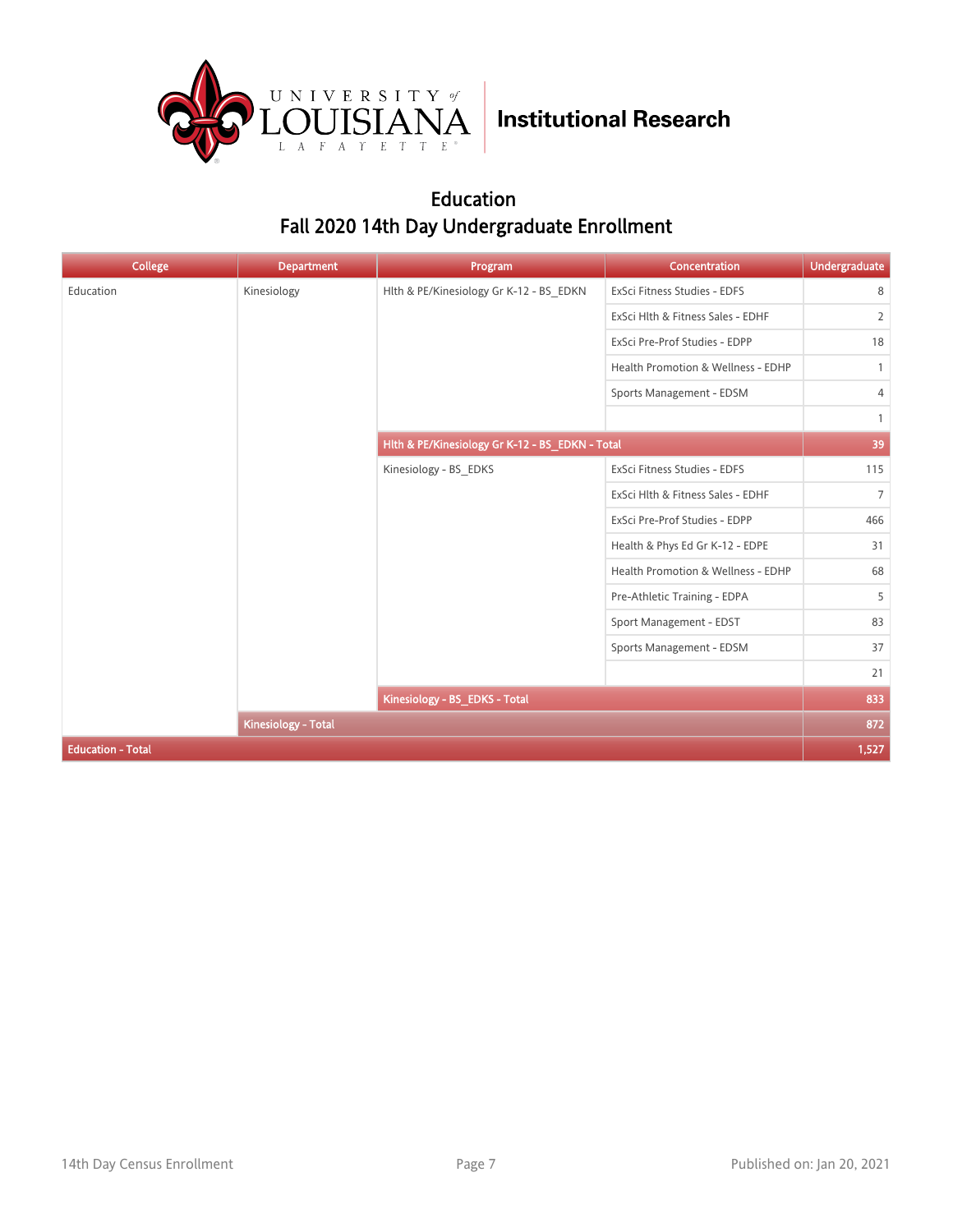

### Engineering Fall 2020 14th Day Undergraduate Enrollment

| <b>College</b>             | <b>Department</b>                             | Program                             | Concentration | <b>Undergraduate</b> |  |
|----------------------------|-----------------------------------------------|-------------------------------------|---------------|----------------------|--|
| Engineering                | <b>Chemical Engineering</b>                   | Chemical Engineering - BCHE CHEE    |               | 285                  |  |
|                            |                                               | <b>Chemical Engineering - Total</b> |               |                      |  |
|                            | Civil Engineering                             | Civil Engineering - BCIV CIVE       |               | 218                  |  |
|                            | <b>Civil Engineering - Total</b>              |                                     |               |                      |  |
|                            | Electrical & Computer<br>Engr                 | Electrical Engineering - BELE ELEE  |               | 218                  |  |
|                            | <b>Electrical &amp; Computer Engr - Total</b> |                                     |               | 218                  |  |
|                            | Industrial Technology                         | Industrial Technology - BSIT ITEC   |               | 278                  |  |
|                            | <b>Industrial Technology - Total</b>          |                                     |               | 278                  |  |
|                            | Mechanical Engineering                        | Mechanical Engineering - BMEC MCHE  |               | 647                  |  |
|                            | <b>Mechanical Engineering - Total</b>         |                                     |               | 647                  |  |
|                            | Petroleum Engineering                         | Petroleum Engineering - BPET PETE   |               | 120                  |  |
|                            | <b>Petroleum Engineering - Total</b>          |                                     |               | 120                  |  |
| <b>Engineering - Total</b> |                                               |                                     |               | 1,766                |  |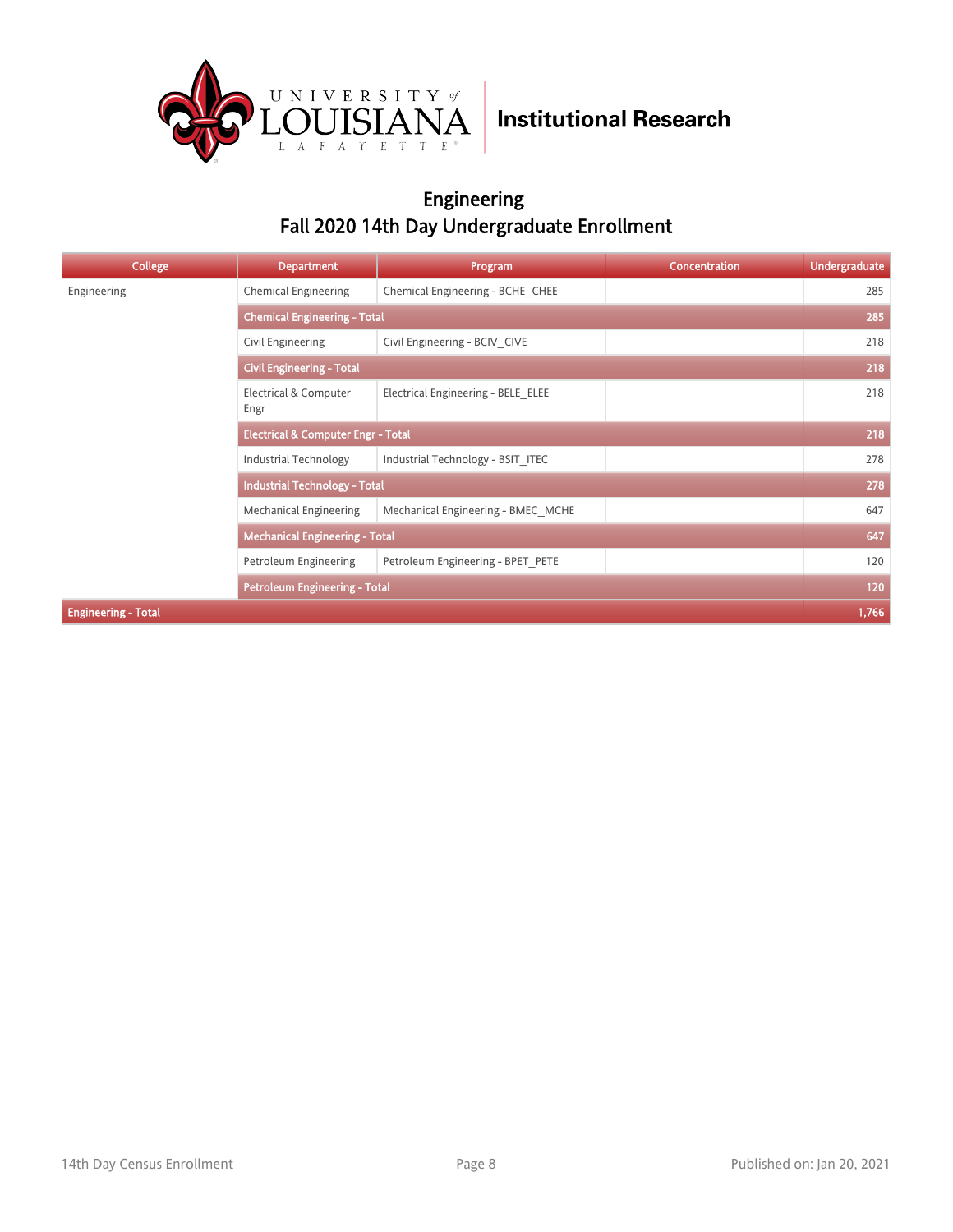

### Liberal Arts Fall 2020 14th Day Undergraduate Enrollment

| College      | <b>Department</b>                      | Program                                     | Concentration                                 | <b>Undergraduate</b> |
|--------------|----------------------------------------|---------------------------------------------|-----------------------------------------------|----------------------|
| Liberal Arts | College of Liberal Arts                | Moving Image Arts - BA_MIA                  |                                               | 63                   |
|              | <b>College of Liberal Arts - Total</b> |                                             |                                               | 63                   |
|              | Communication                          | Mass Communications - BA_MCOM               | Advertising - ADV                             | 4                    |
|              |                                        |                                             | Broadcasting - BRDC                           | 81                   |
|              |                                        |                                             | Journalism - JOUR                             | 42                   |
|              |                                        |                                             |                                               | 12                   |
|              |                                        | Mass Communications - BA_MCOM - Total       |                                               | 139                  |
|              |                                        | Organizational Communication -<br>BA_OCOM   |                                               | $\overline{2}$       |
|              |                                        | Public Relations - BA_PREL                  |                                               | $17\,$               |
|              |                                        | Strategic Communication - BA_SCOM           | Advertising - ADV                             | 42                   |
|              |                                        |                                             | Organizational Communication -<br><b>OCOM</b> | 38                   |
|              |                                        |                                             | <b>Public Relations - PREL</b>                | 98                   |
|              |                                        |                                             |                                               | 5                    |
|              |                                        | Strategic Communication - BA_SCOM - Total   |                                               | 183                  |
|              | <b>Communication - Total</b>           |                                             |                                               | 341                  |
|              | <b>Communicative Disorders</b>         | Speech Pathology and Audiology -<br>BA CODI |                                               | 261                  |
|              | <b>Communicative Disorders - Total</b> |                                             |                                               | 261                  |
|              | Criminal Justice                       | Criminal Justice - BS_CJUS                  |                                               | 293                  |
|              | <b>Criminal Justice - Total</b>        |                                             |                                               | 293                  |
|              | English                                | English - BA_ENGL                           | Creative Writing - CW                         | 49                   |
|              |                                        |                                             | Folklore - FOLK                               | $\overline{2}$       |
|              |                                        |                                             | Linguistics - LING                            | 13                   |
|              |                                        |                                             | Literature - LIT                              | 25                   |
|              |                                        |                                             | Professional Writing - PW                     | 18                   |
|              |                                        |                                             |                                               | 69                   |
|              |                                        | English - BA_ENGL - Total                   |                                               | 176                  |
|              | <b>English - Total</b>                 |                                             |                                               | 176                  |
|              | History, Geography, &<br>Phil          | History - BA_HIST                           |                                               | 82                   |
|              | History, Geography, & Phil - Total     |                                             |                                               | 82                   |
|              | Modern Languages                       | Modern Languages - BA_MODL                  | French & Francophone Studies - FRFS           | 11                   |
|              |                                        |                                             | Spanish - SPAN                                | $6\,$                |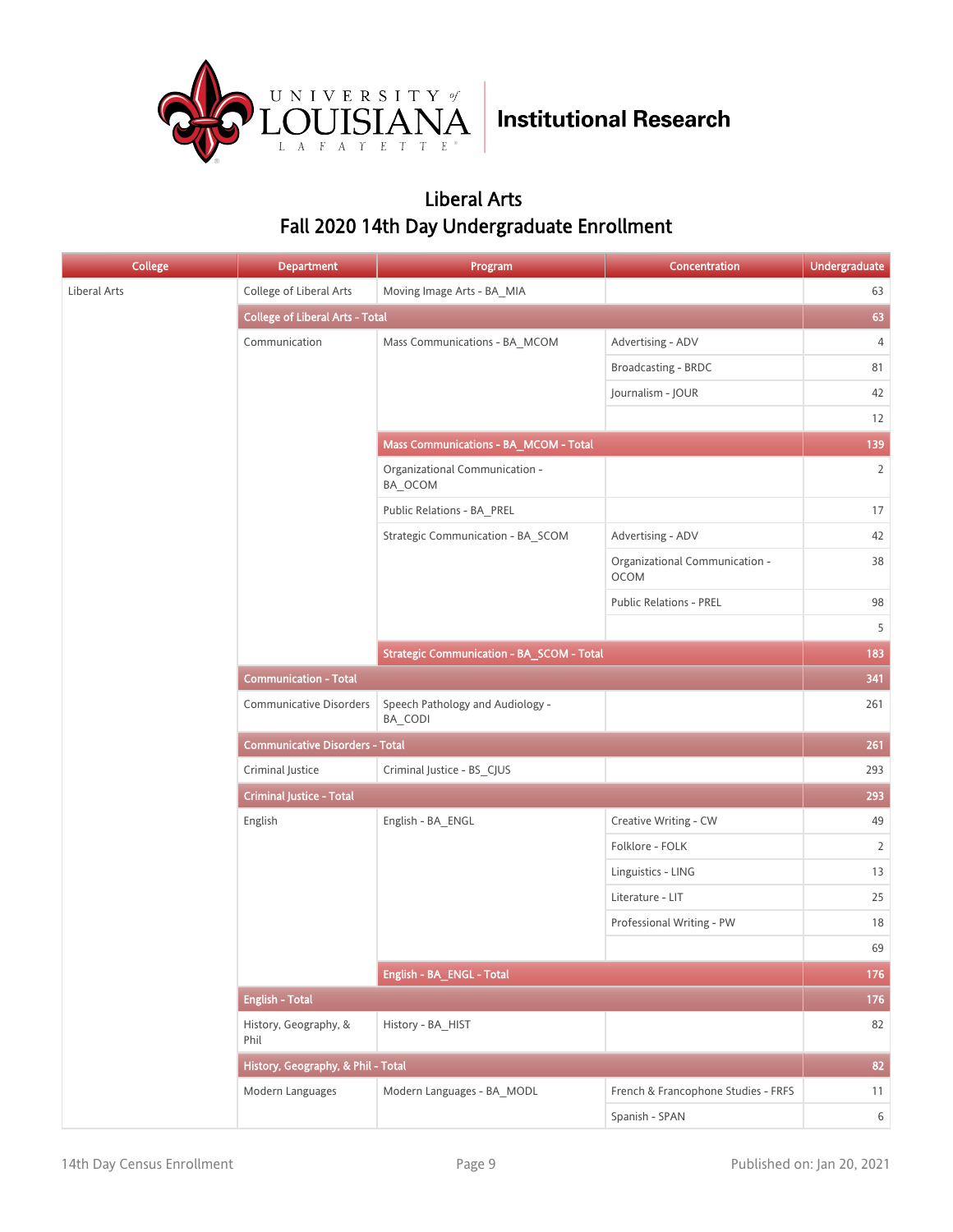

### Liberal Arts Fall 2020 14th Day Undergraduate Enrollment

| <b>College</b>              | <b>Department</b>                   | Program                             | Concentration                         | <b>Undergraduate</b> |
|-----------------------------|-------------------------------------|-------------------------------------|---------------------------------------|----------------------|
| Liberal Arts                | Modern Languages                    | Modern Languages - BA_MODL          | Spanish Education - SPAE              | 3                    |
|                             |                                     |                                     |                                       | 4                    |
|                             |                                     | Modern Languages - BA_MODL - Total  |                                       | 24                   |
|                             | Modern Languages - Total            |                                     |                                       | 24                   |
|                             | <b>Political Science</b>            | Political Science - BA_POLS         | <b>International Relations - INTR</b> | 18                   |
|                             |                                     |                                     | Pre-Law - PLAW                        | 96                   |
|                             |                                     |                                     |                                       | 73                   |
|                             |                                     | Political Science - BA_POLS - Total |                                       | 187                  |
|                             | <b>Political Science - Total</b>    |                                     |                                       | 187                  |
|                             | Psychology                          | Psychology - BS_PSYC                | Pre-Medical - PMED                    | 56                   |
|                             |                                     |                                     |                                       | 609                  |
|                             | <b>Psychology - Total</b>           |                                     |                                       | 665                  |
|                             | Soci, Anth, & Child/Fam             | Anthropology - BA_ANTH              |                                       | 55                   |
|                             | Stu                                 | Child and Family Studies - BS CAFS  |                                       | 180                  |
|                             |                                     | Sociology - BA SOCI                 |                                       | 95                   |
|                             | Soci, Anth, & Child/Fam Stu - Total |                                     |                                       | 330                  |
| <b>Liberal Arts - Total</b> |                                     |                                     |                                       | 2,422                |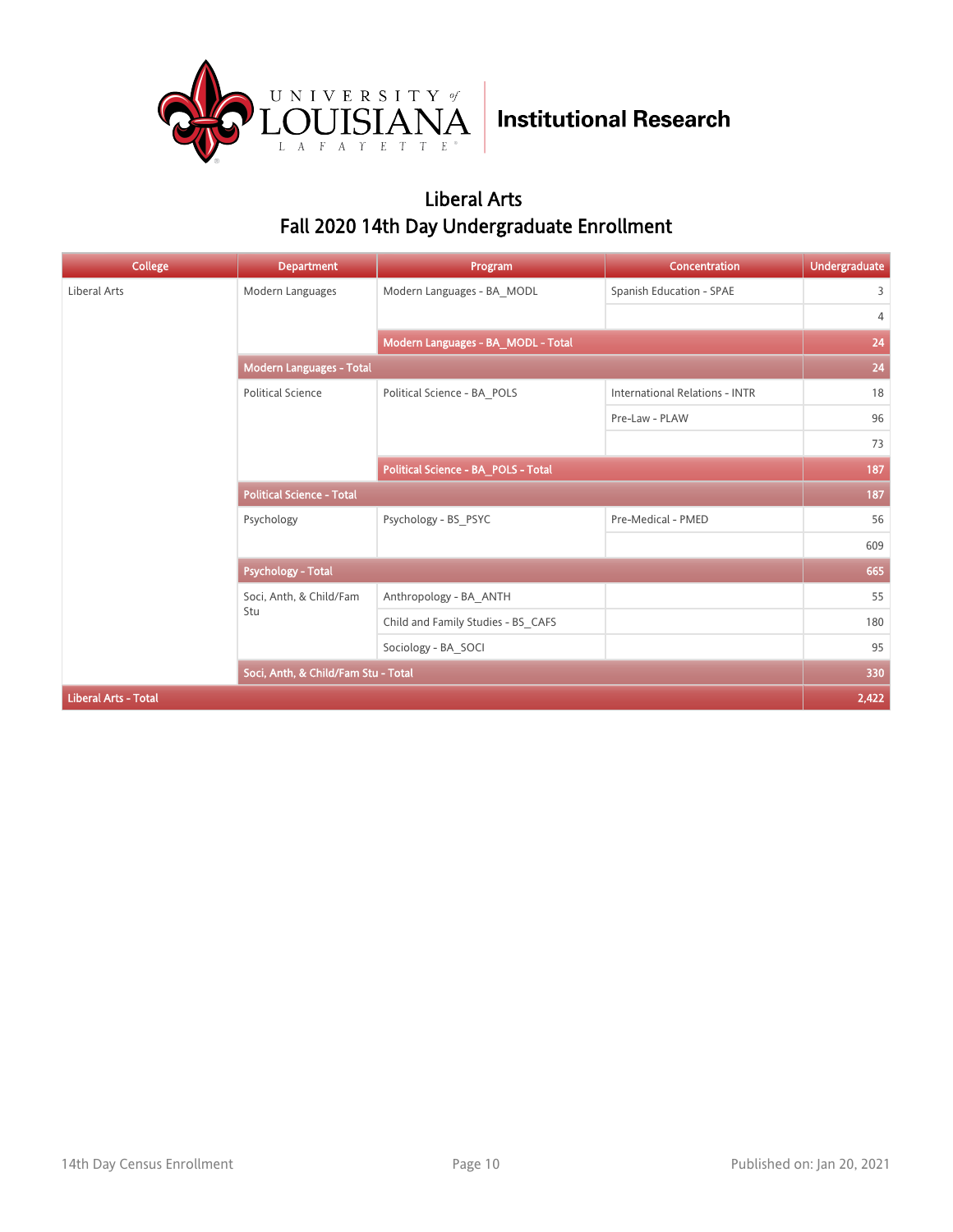

### Nursing & Allied Health Professions Fall 2020 14th Day Undergraduate Enrollment

| <b>College</b>                              | <b>Department</b>                      | Program                                 | Concentration | <b>Undergraduate</b> |
|---------------------------------------------|----------------------------------------|-----------------------------------------|---------------|----------------------|
| Nursing & Allied Health                     | Allied Hlth Professions                | Health Information Management - BS HIM  |               | 117                  |
| Professions                                 |                                        | Health Services Administration - BS HSA |               | 96                   |
|                                             | <b>Allied Hith Professions - Total</b> |                                         |               | 213                  |
|                                             | Nursing - Bachelors                    | Nursing - BSN NURS                      |               | 1,159                |
|                                             |                                        | Nursing, Online RN to BSN - BSN RN2B    |               | 539                  |
|                                             | <b>Nursing - Bachelors - Total</b>     |                                         |               | 1,698                |
| Nursing & Allied Health Professions - Total |                                        |                                         |               | 1,911                |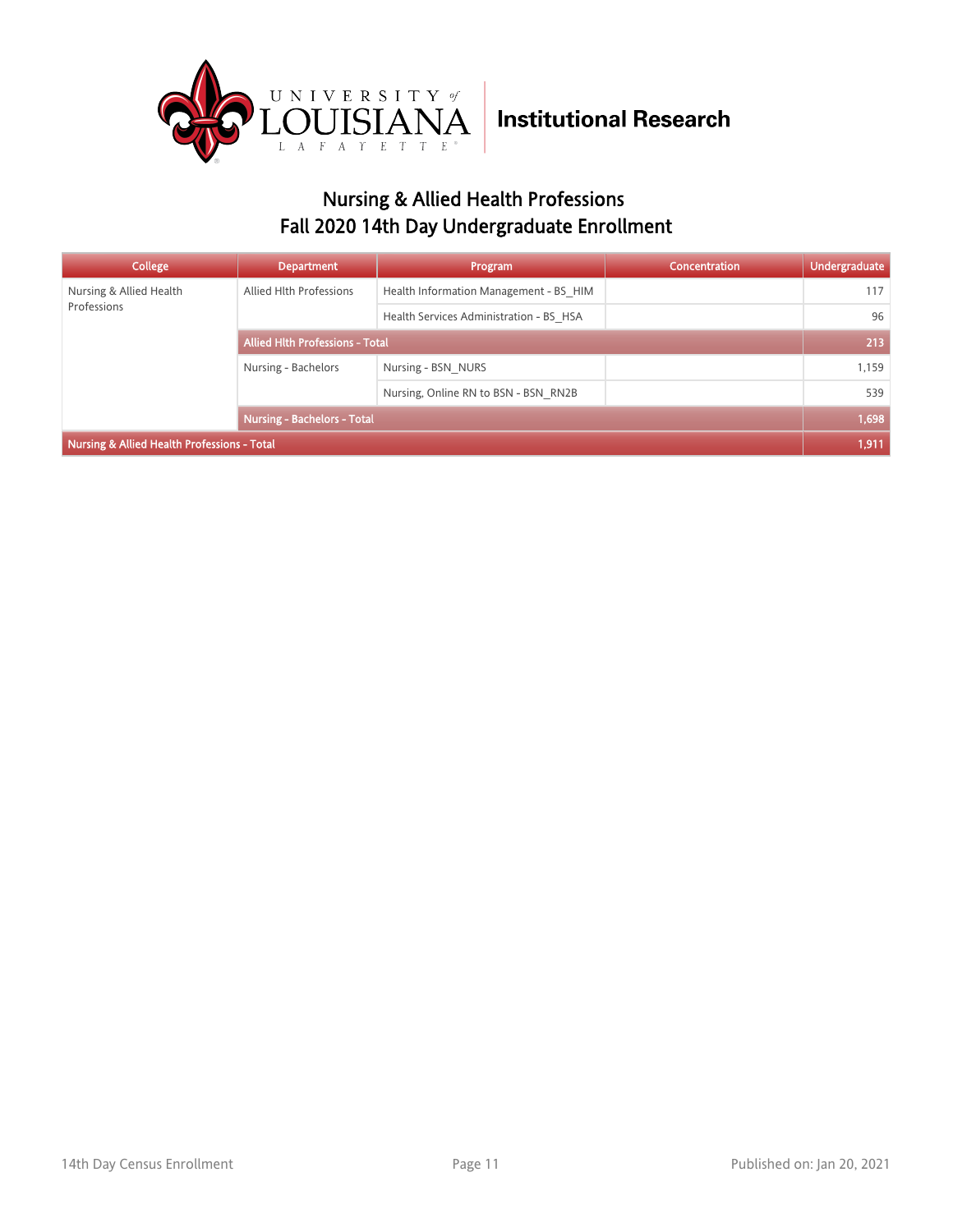

#### Sciences Fall 2020 14th Day Undergraduate Enrollment

| <b>College</b> | <b>Department</b>                       | Program                                 | Concentration                             | <b>Undergraduate</b> |
|----------------|-----------------------------------------|-----------------------------------------|-------------------------------------------|----------------------|
| Sciences       | <b>Biology and Microbiology</b>         | Biology - BS_BIOL                       | Ecology, Evolution& Marine Biol -<br>EEMB | 88                   |
|                |                                         |                                         | Medical & Allied Hlth Science - MEDA      | 388                  |
|                |                                         |                                         | Microbiology - MCBL                       | 52                   |
|                |                                         |                                         | Resource Biology /Biodiversity - RESC     | $\mathbf{1}$         |
|                |                                         |                                         | Veterinary Bioscience - VETB              | 82                   |
|                |                                         |                                         |                                           | 288                  |
|                |                                         | Biology - BS_BIOL - Total               |                                           | 899                  |
|                | <b>Biology and Microbiology - Total</b> |                                         |                                           | 899                  |
|                | Chemistry                               | Chemistry - BS_CHEM                     |                                           | 141                  |
|                | <b>Chemistry - Total</b>                |                                         |                                           | 141                  |
|                | Computer Science                        | Computer Science - BS_CMPS              | Cloud Computing - CLCU                    | 16                   |
|                |                                         |                                         | Cognitive Science - COGS                  | $\mathbf{1}$         |
|                |                                         |                                         | Computer Engineering - CMPE               | 47                   |
|                |                                         |                                         | Cyber Security - CYSE                     | $\overline{2}$       |
|                |                                         |                                         | Information Technology - INFT             | 34                   |
|                |                                         |                                         | Scientific Computing - SCIC               | 16                   |
|                |                                         |                                         | Video Game Design & Dev - VGDD            | 74                   |
|                |                                         |                                         |                                           | 335                  |
|                |                                         | Computer Science - BS_CMPS - Total      |                                           | 525                  |
|                | <b>Computer Science - Total</b>         |                                         |                                           |                      |
|                | <b>Environmental Science</b>            | Environmental Science - BS_ENVS         | Digital Geography - DIGI                  | $\overline{2}$       |
|                |                                         |                                         | Environmental Quality - ENVQ              | 34                   |
|                |                                         |                                         | Soil & Water Conservation - CONV          | 28                   |
|                |                                         |                                         |                                           | 17                   |
|                |                                         | Environmental Science - BS_ENVS - Total |                                           | 81                   |
|                | <b>Environmental Science - Total</b>    |                                         |                                           | 81                   |
|                | Geology                                 | Geology - BS_GEOL                       |                                           | 47                   |
|                | <b>Geology - Total</b>                  |                                         |                                           | 47                   |
|                | Informatics                             | Informatics - BS_INFX                   | <b>Business Informatics - BUSI</b>        | 49                   |
|                |                                         |                                         | Cybersecurity - CYBR                      | 33                   |
|                |                                         |                                         | Health Informatics - HLTI                 | 19                   |
|                |                                         |                                         | Individualized Informatics - INDV         | 9                    |
|                |                                         |                                         | Interactive Media Technology - IMT        | 46                   |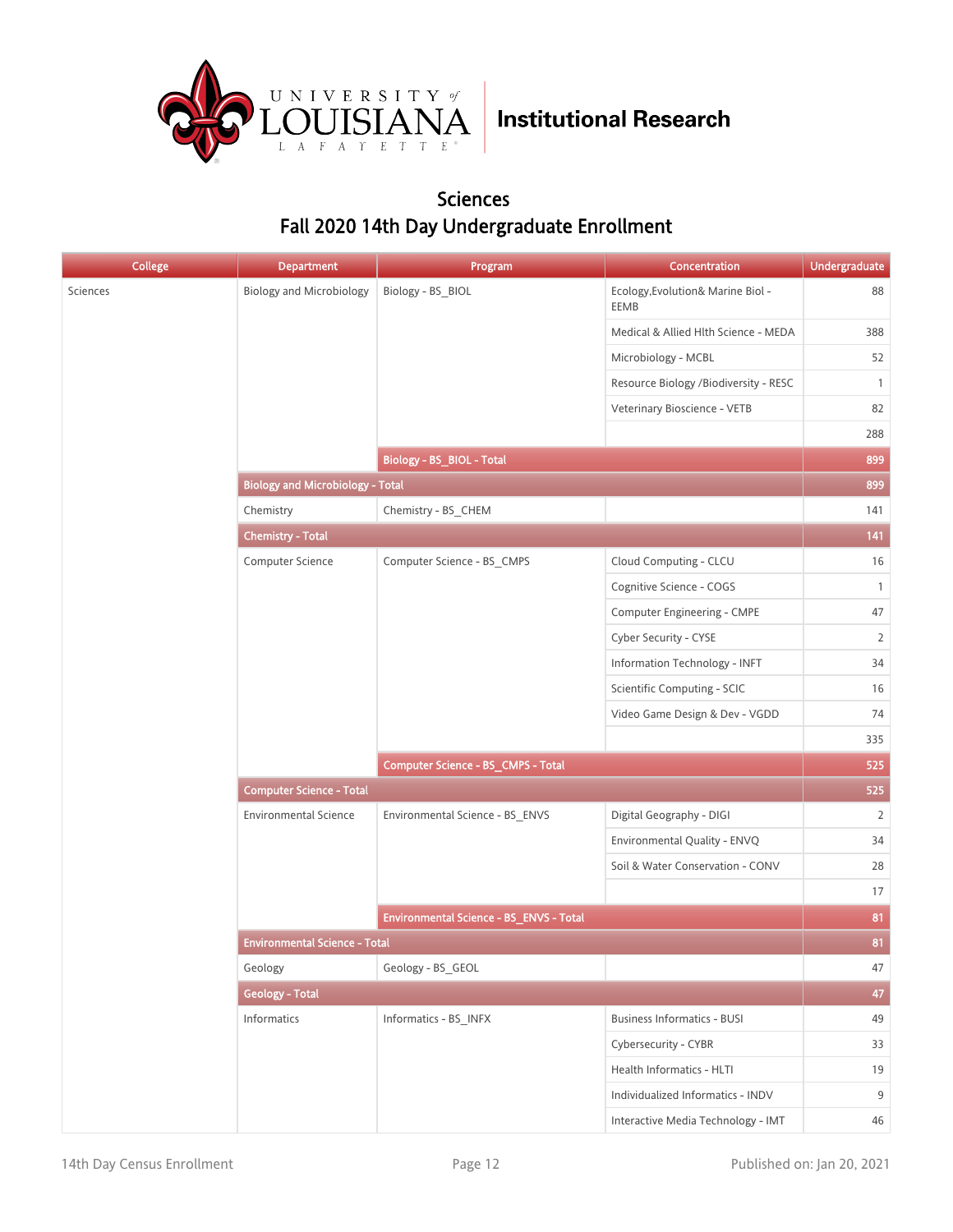

#### Sciences Fall 2020 14th Day Undergraduate Enrollment

| <b>College</b>          | <b>Department</b>          | Program                       | Concentration                     | <b>Undergraduate</b> |
|-------------------------|----------------------------|-------------------------------|-----------------------------------|----------------------|
| Sciences                | Informatics                | Informatics - BS_INFX         | Systems Administration - SYSA     | 45                   |
|                         |                            |                               |                                   | 11                   |
|                         |                            | Informatics - BS_INFX - Total |                                   | 212                  |
|                         | <b>Informatics - Total</b> |                               |                                   |                      |
|                         | Mathematics                | Mathematics - BS MATH         |                                   | 57                   |
|                         | <b>Mathematics - Total</b> |                               |                                   | 57                   |
|                         | Physics                    | Physics - BS PHYS             | Computer Science - CSCO           | 5                    |
|                         |                            |                               | Geology and Geophysics - GGCO     | $\overline{2}$       |
|                         |                            |                               | Pre-Allied Health - PHCO          | $\overline{3}$       |
|                         |                            |                               | <b>Traditional Physics - TPCO</b> | 12                   |
|                         |                            |                               |                                   | $\overline{3}$       |
|                         |                            | Physics - BS_PHYS - Total     |                                   | 25                   |
|                         | <b>Physics - Total</b>     |                               |                                   | 25                   |
| <b>Sciences - Total</b> |                            |                               |                                   | 1,987                |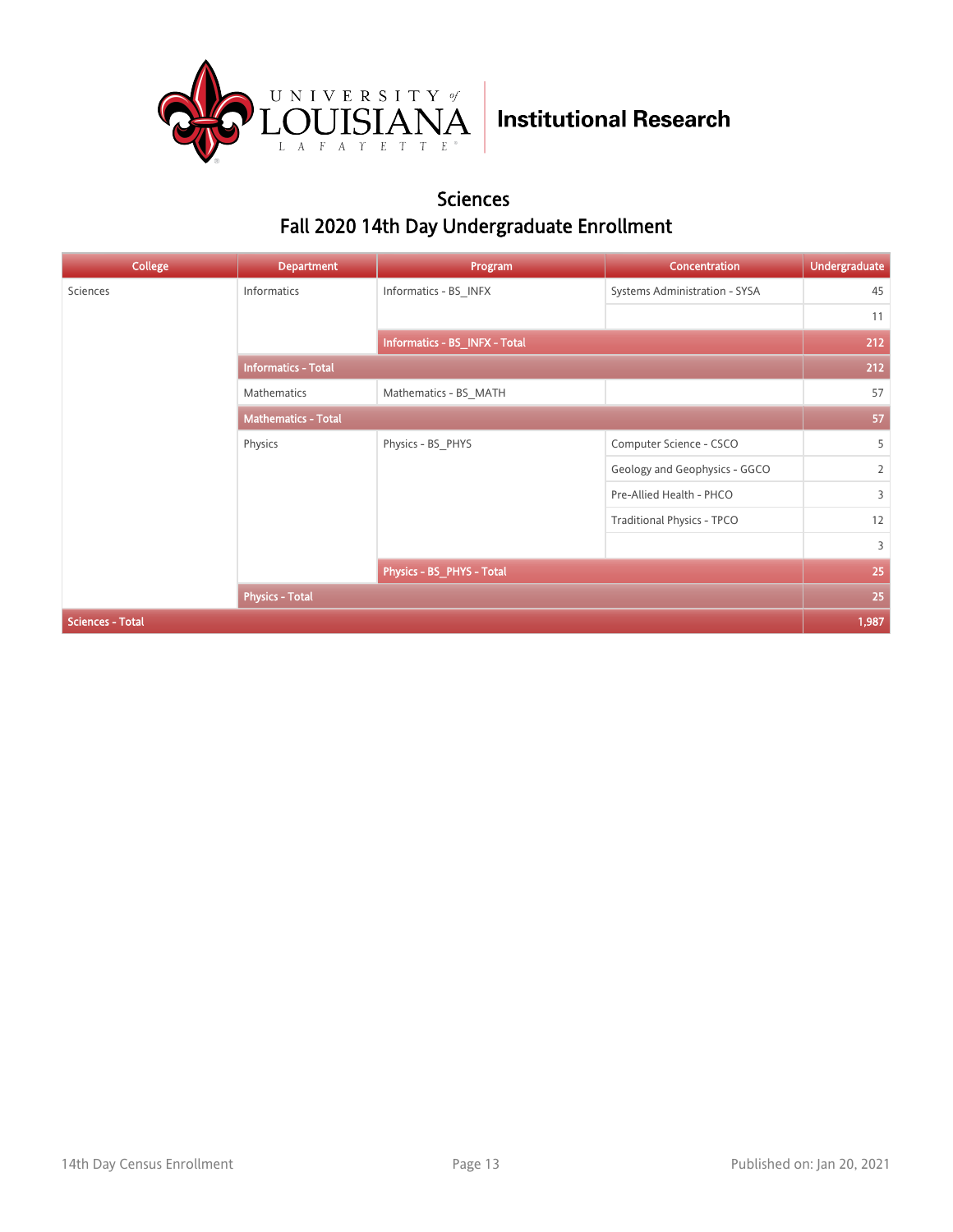

### University College Fall 2020 14th Day Undergraduate Enrollment

| <b>College</b>                    | <b>Department</b>                 | Program                           | <b>Concentration</b>                            | <b>Undergraduate</b> |
|-----------------------------------|-----------------------------------|-----------------------------------|-------------------------------------------------|----------------------|
| <b>University College</b>         | University College                | General Studies - BGS_GS          | Gen Studies, Applied Sciences - GSAS            | 67                   |
|                                   |                                   |                                   | Gen Studies, Arts & Humanities -<br><b>GSAH</b> | 60                   |
|                                   |                                   |                                   | Gen Studies, Behavioral Sci - GSBS              | 188                  |
|                                   |                                   |                                   | Gen Studies, Business Studies - GSBC            | 63                   |
|                                   |                                   |                                   | Gen Studies, Natural Sciences - GSNS            | 80                   |
|                                   |                                   |                                   |                                                 | 50                   |
|                                   |                                   | General Studies - BGS_GS - Total  |                                                 | 508                  |
|                                   |                                   | General Studies - BGS_GSO         | Gen Studies, Applied Sciences - GSAS            | 33                   |
|                                   |                                   |                                   | Gen Studies, Arts & Humanities -<br><b>GSAH</b> | 34                   |
|                                   |                                   |                                   | Gen Studies, Behavioral Sci - GSBS              | 106                  |
|                                   |                                   |                                   | Gen Studies, Business Studies - GSBC            | 11                   |
|                                   |                                   |                                   | Gen Studies, Natural Sciences - GSNS            | $\overline{2}$       |
|                                   |                                   |                                   |                                                 | 30                   |
|                                   |                                   | General Studies - BGS_GSO - Total |                                                 | 216                  |
|                                   | <b>University College - Total</b> |                                   |                                                 | 724                  |
| <b>University College - Total</b> |                                   |                                   |                                                 | 724                  |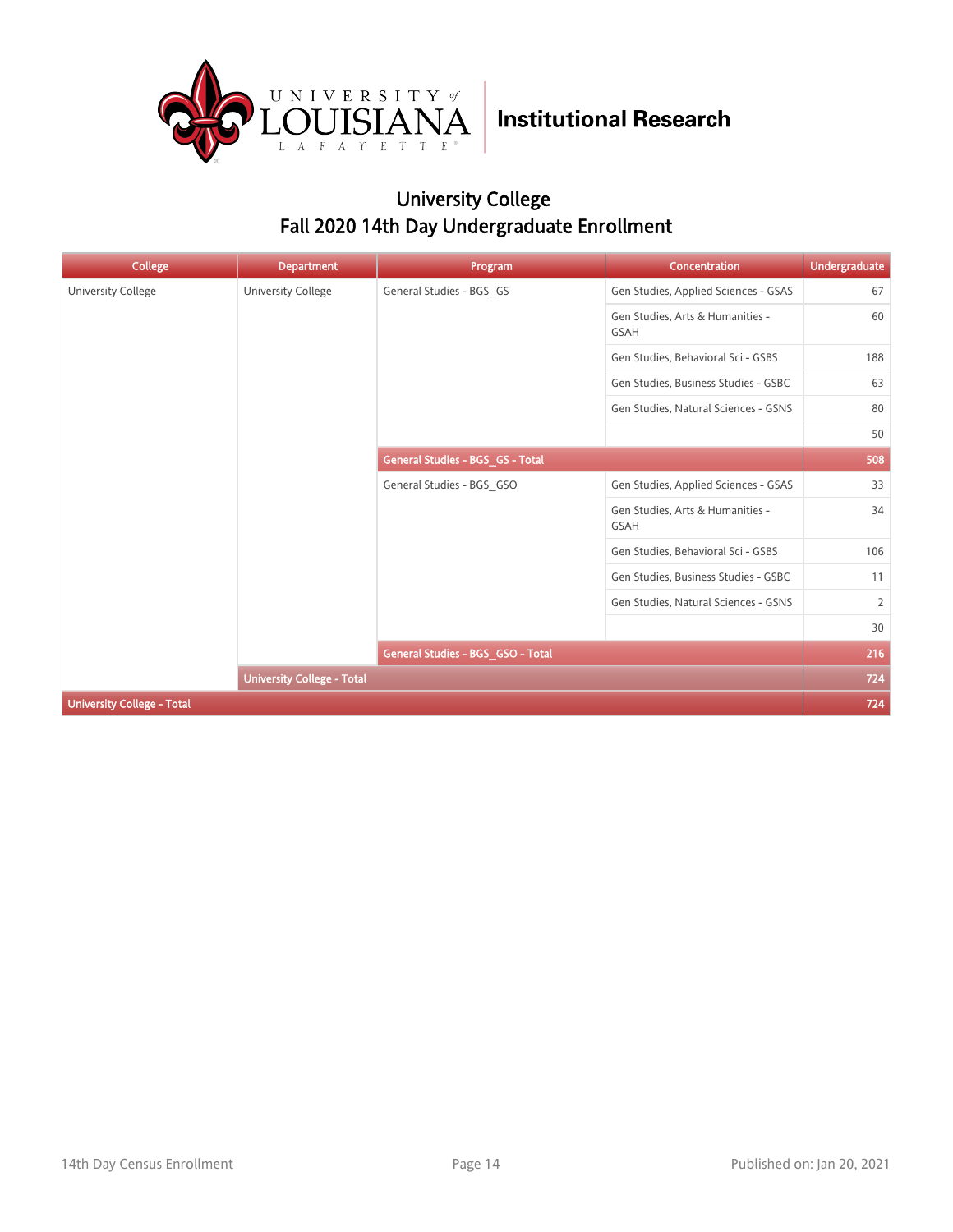

### Business Administration Fall 2020 14th Day Graduate Enrollment

| <b>College</b>                         | <b>Department</b>                      | Program                                           | Concentration                         | Graduate       |
|----------------------------------------|----------------------------------------|---------------------------------------------------|---------------------------------------|----------------|
| <b>Business Administration</b>         | Accounting                             | Accounting - MS ACCT                              |                                       | $\overline{2}$ |
|                                        |                                        | Accounting - MS ACTO                              |                                       | $17\,$         |
|                                        | <b>Accounting - Total</b>              |                                                   |                                       | 19             |
|                                        | <b>Business Administration</b>         | <b>Business Administration - MBA_MBA</b>          | <b>Business Administration - BUSA</b> | 71             |
|                                        |                                        |                                                   | Entrepreneurship - ENTP               | 12             |
|                                        |                                        |                                                   | Finance - FNAN                        | 23             |
|                                        |                                        |                                                   | Global Management - GMGT              | $\overline{4}$ |
|                                        |                                        |                                                   | Hospitality Management - HMGT         | $\overline{2}$ |
|                                        |                                        |                                                   | Human Resource Management - HRMG      | 9              |
|                                        |                                        |                                                   | Project Management - PMGT             | 15             |
|                                        |                                        |                                                   | Sales Leadership - SLDR               | $\mathbf{1}$   |
|                                        |                                        |                                                   |                                       | 3              |
|                                        |                                        | <b>Business Administration - MBA_MBA - Total</b>  |                                       | 140            |
|                                        |                                        | <b>Business Administration - MBA_MBAO</b>         | <b>Business Administration - BUSA</b> | 284            |
|                                        |                                        |                                                   | Entrepreneurship - ENTP               | 36             |
|                                        |                                        |                                                   | Finance - FNAN                        | 107            |
|                                        |                                        |                                                   | Global Management - GMGT              | 38             |
|                                        |                                        |                                                   | Hospitality Management - HMGT         | 23             |
|                                        |                                        |                                                   | Human Resource Management - HRMG      | 103            |
|                                        |                                        |                                                   | Project Management - PMGT             | 155            |
|                                        |                                        |                                                   | Sales Leadership - SLDR               | 51             |
|                                        |                                        |                                                   |                                       | $\overline{2}$ |
|                                        |                                        | <b>Business Administration - MBA_MBAO - Total</b> |                                       | 799            |
|                                        |                                        | Health Administration - PMC_HCAC                  |                                       | $\overline{1}$ |
|                                        |                                        | Health Care Administration - MBA HCA              |                                       | 18             |
|                                        |                                        | Health Care Administration - MBA_HCAO             |                                       | 160            |
|                                        | <b>Business Administration - Total</b> |                                                   |                                       | 1,118          |
| <b>Business Administration - Total</b> |                                        |                                                   |                                       | 1,137          |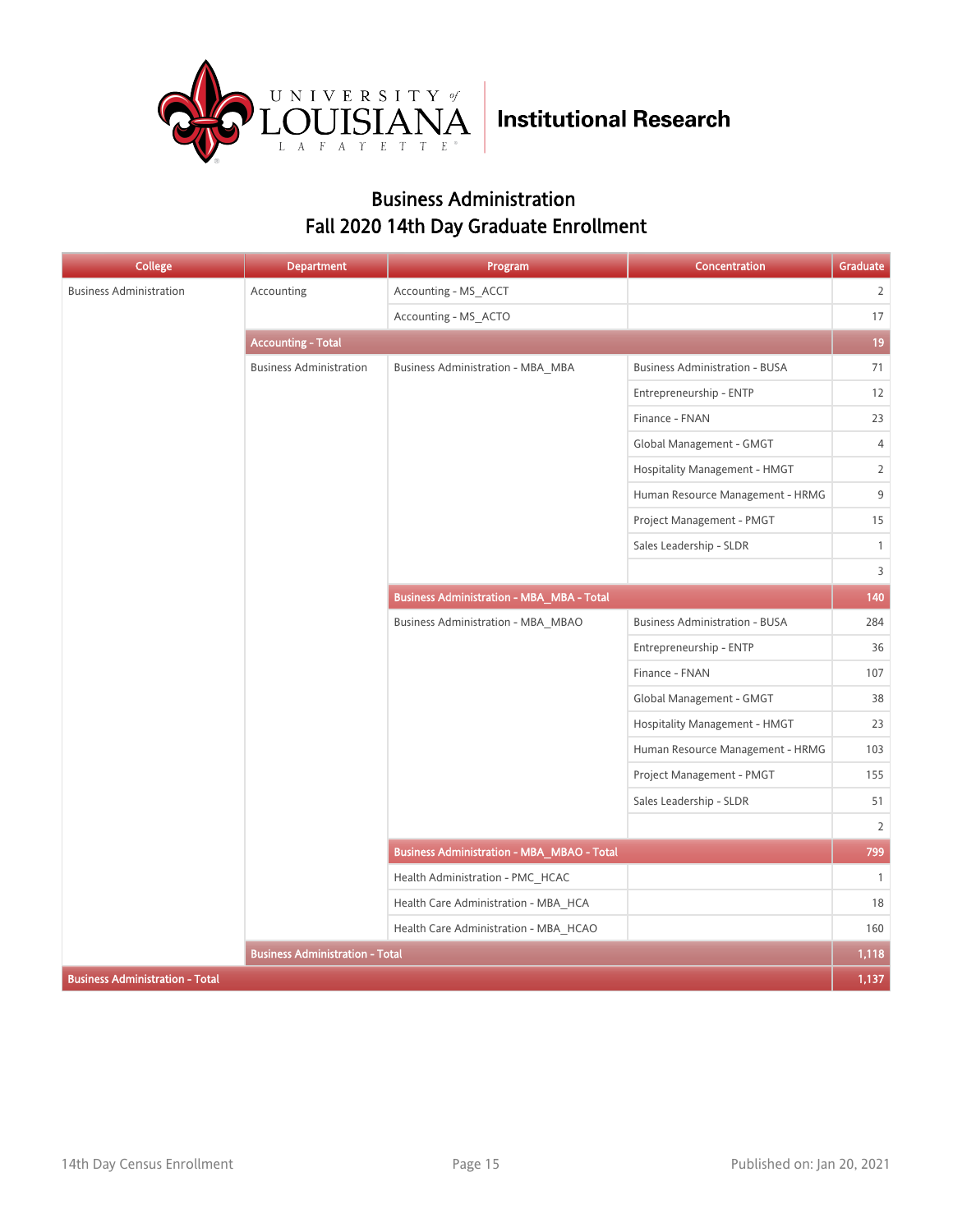

### Arts Fall 2020 14th Day Graduate Enrollment

| College      | <b>Department</b>           | Program                  | <b>Concentration</b>   | Graduate        |
|--------------|-----------------------------|--------------------------|------------------------|-----------------|
| Arts         | Architecture                | Architecture - MARC ARCH |                        | 45              |
|              | <b>Architecture - Total</b> |                          |                        |                 |
|              | Music                       | Music - MM MUS           | Music Education - MUED |                 |
|              |                             |                          |                        | 17              |
|              | Music - Total               |                          |                        | 18 <sub>1</sub> |
| Arts - Total |                             |                          |                        | 63              |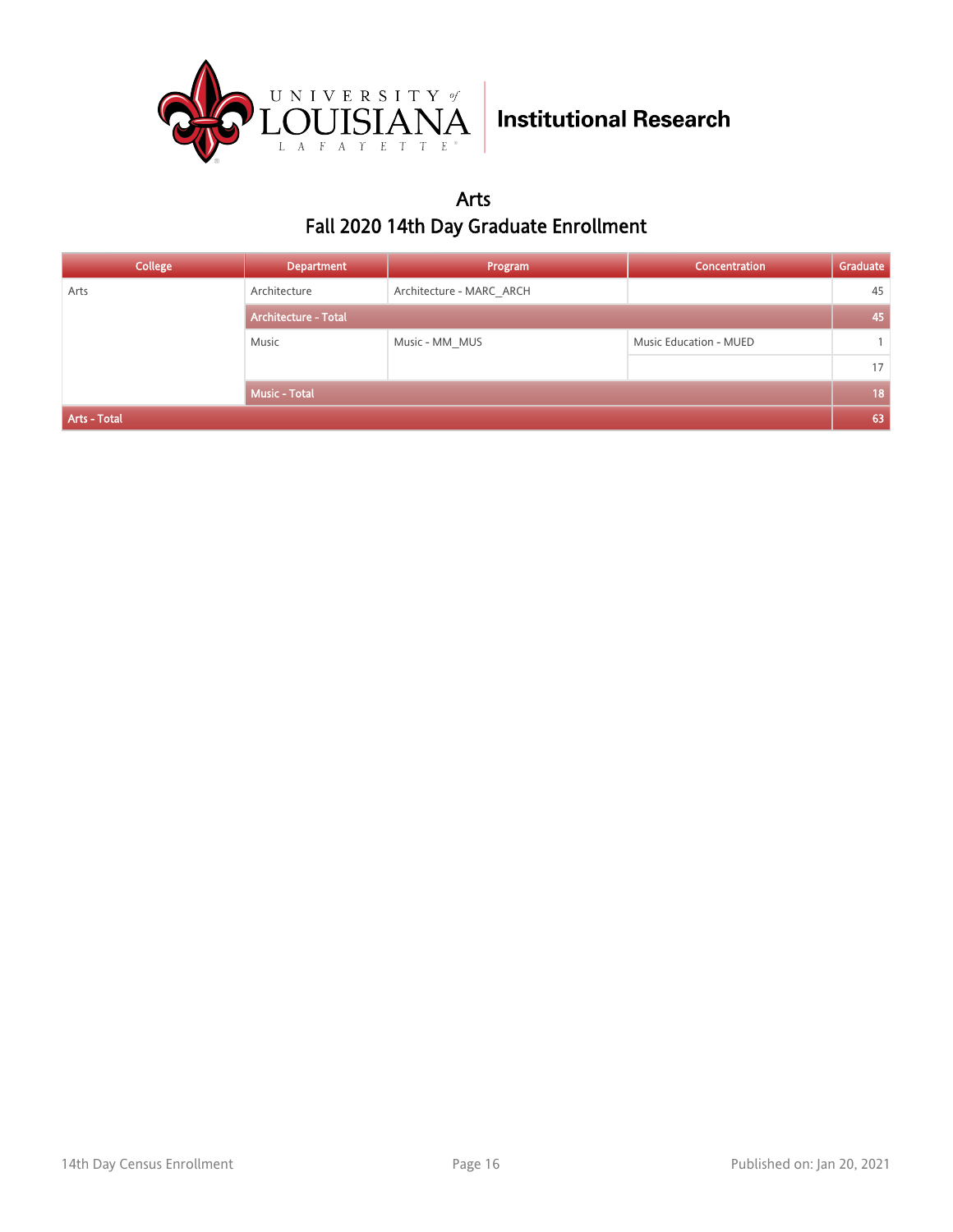

### Education Fall 2020 14th Day Graduate Enrollment

| <b>College</b>           | <b>Department</b>                           | Program                                        | Concentration                                  | Graduate        |  |
|--------------------------|---------------------------------------------|------------------------------------------------|------------------------------------------------|-----------------|--|
| Education                | <b>Counselor Education</b>                  | Counselor Education - MS_COUE                  | Clinical Mental Health - CMH                   | 54              |  |
|                          |                                             |                                                | School & Clinical Mental Hlth - SCMH           | 10              |  |
|                          |                                             |                                                | School Counseling - SC                         | 8               |  |
|                          |                                             |                                                |                                                | 2               |  |
|                          |                                             | Counselor Education - MS_COUE - Total          |                                                | 74              |  |
|                          | <b>Counselor Education - Total</b>          |                                                |                                                |                 |  |
|                          | Curriculum & Instruction                    | Elem Ed & Spec Ed M/Mod Gr 1-5 -<br>MAT_ELEM   |                                                | 8               |  |
|                          |                                             | Elementary Education Gr 1-5 - MAT EDEL         | Elementary Education - EEDU                    | 5               |  |
|                          |                                             |                                                | Elementary French Immersion - ELFI             | 3               |  |
|                          |                                             | Elementary Education Gr 1-5 - MAT_EDEL - Total |                                                | 8 <sub>1</sub>  |  |
|                          |                                             | Instructional Coach - GC CICO                  |                                                | 6               |  |
|                          |                                             | OL Curriculum & Instruction - MED EDCI         | <b>Instructional Specialist - IS</b>           | 16              |  |
|                          |                                             |                                                | <b>Special Education Diagnostics - SEDG</b>    | $\overline{4}$  |  |
|                          |                                             |                                                |                                                | $\overline{2}$  |  |
|                          |                                             | OL Curriculum & Instruction - MED_EDCI - Total |                                                | 22              |  |
|                          |                                             | Sec Ed & Spec Ed M/Mod Gr 6-12 -<br>MAT_SCND   |                                                | $\overline{4}$  |  |
|                          |                                             | Special Ed: Gifted - MED_GIFT                  |                                                | 6               |  |
|                          | <b>Curriculum &amp; Instruction - Total</b> |                                                |                                                |                 |  |
|                          | Foundations & Leadership                    | Educational Leadership - EDD_EDLD              | Curriculum Leadership - CULD                   | 13              |  |
|                          |                                             |                                                | Exceptional Learner - EXLR                     | 9               |  |
|                          |                                             |                                                | Higher Education Admin - HIED                  | 58              |  |
|                          |                                             |                                                | K-12 - EK12                                    | 48              |  |
|                          |                                             | Educational Leadership - EDD_EDLD - Total      |                                                | 128             |  |
|                          |                                             | Educational Leadership - MED EDLD              |                                                | 25              |  |
|                          | Foundations & Leadership - Total            |                                                |                                                | 153             |  |
|                          | Kinesiology                                 | Kinesiology - MS_KNES                          | Health Promotion and Wellness -<br><b>KHPW</b> | $\overline{3}$  |  |
|                          |                                             |                                                | KN, Exercise & Sport Science - KESS            | 11              |  |
|                          |                                             |                                                | Recreation and Sport Mgmt - KRSM               | 15              |  |
|                          |                                             |                                                |                                                | $\overline{1}$  |  |
|                          |                                             | Kinesiology - MS_KNES - Total                  |                                                | 30              |  |
|                          | <b>Kinesiology - Total</b>                  |                                                |                                                | 30 <sub>2</sub> |  |
| <b>Education - Total</b> |                                             |                                                |                                                | 311             |  |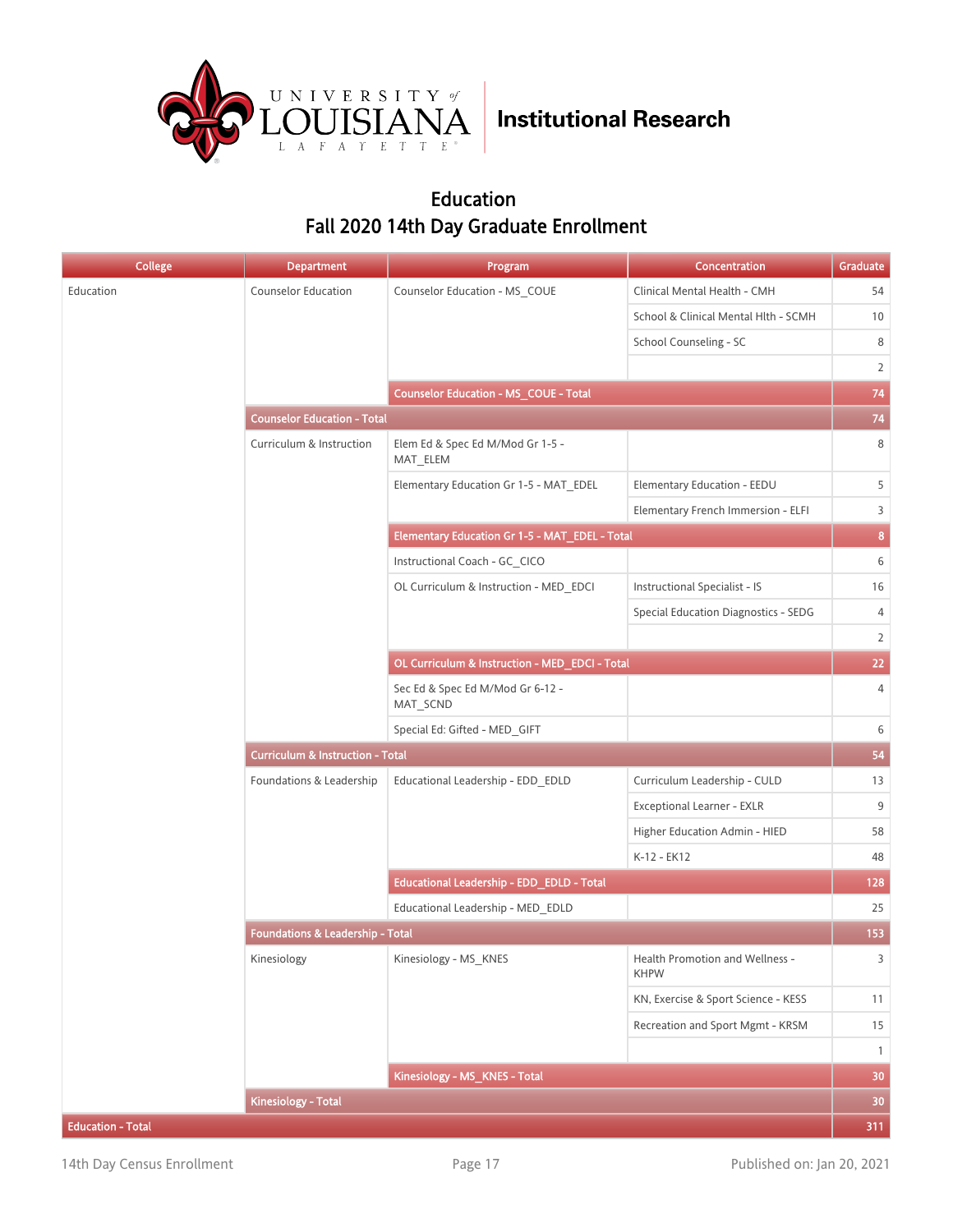

### Engineering Fall 2020 14th Day Graduate Enrollment

| <b>College</b>             | <b>Department</b>                       | Program                                | Concentration                        | Graduate     |  |
|----------------------------|-----------------------------------------|----------------------------------------|--------------------------------------|--------------|--|
| Engineering                | Center for Advanced                     | Computer Engineering - MSCE CMPE       |                                      | $\mathbf{1}$ |  |
|                            | <b>CMPS</b>                             | Computer Engineering - PHD CMPE        |                                      | 22           |  |
|                            | <b>Center for Advanced CMPS - Total</b> |                                        |                                      |              |  |
|                            | Engineering                             | Engineering - MSE ENGR                 | Chemical Engineering - CHEE          | 12           |  |
|                            |                                         |                                        | Civil Engineering - CIVE             | 13           |  |
|                            |                                         |                                        | <b>Electrical Engineering - ELEE</b> | 3            |  |
|                            |                                         |                                        | Mechanical Engineering - MCHE        | 21           |  |
|                            |                                         |                                        | Petroleum Engineering - PETE         | 11           |  |
|                            |                                         | Engineering - MSE_ENGR - Total         |                                      | 60           |  |
|                            |                                         | Systems Engineering - PHD SYSE         | Chemical Engineering - CHEE          | 16           |  |
|                            |                                         |                                        | Civil Engineering - CIVE             | 16           |  |
|                            |                                         |                                        | <b>Electrical Engineering - ELEE</b> | 9            |  |
|                            |                                         |                                        | Mechanical Engineering - MCHE        | 11           |  |
|                            |                                         |                                        | Petroleum Engineering - PETE         | 17           |  |
|                            |                                         | Systems Engineering - PHD_SYSE - Total |                                      | 69           |  |
|                            | <b>Engineering - Total</b>              |                                        |                                      | 129          |  |
|                            | <b>Industrial Technology</b>            | Systems Technology - MS STEC           |                                      | 14           |  |
|                            | <b>Industrial Technology - Total</b>    |                                        |                                      | 14           |  |
| <b>Engineering - Total</b> |                                         |                                        |                                      | 166          |  |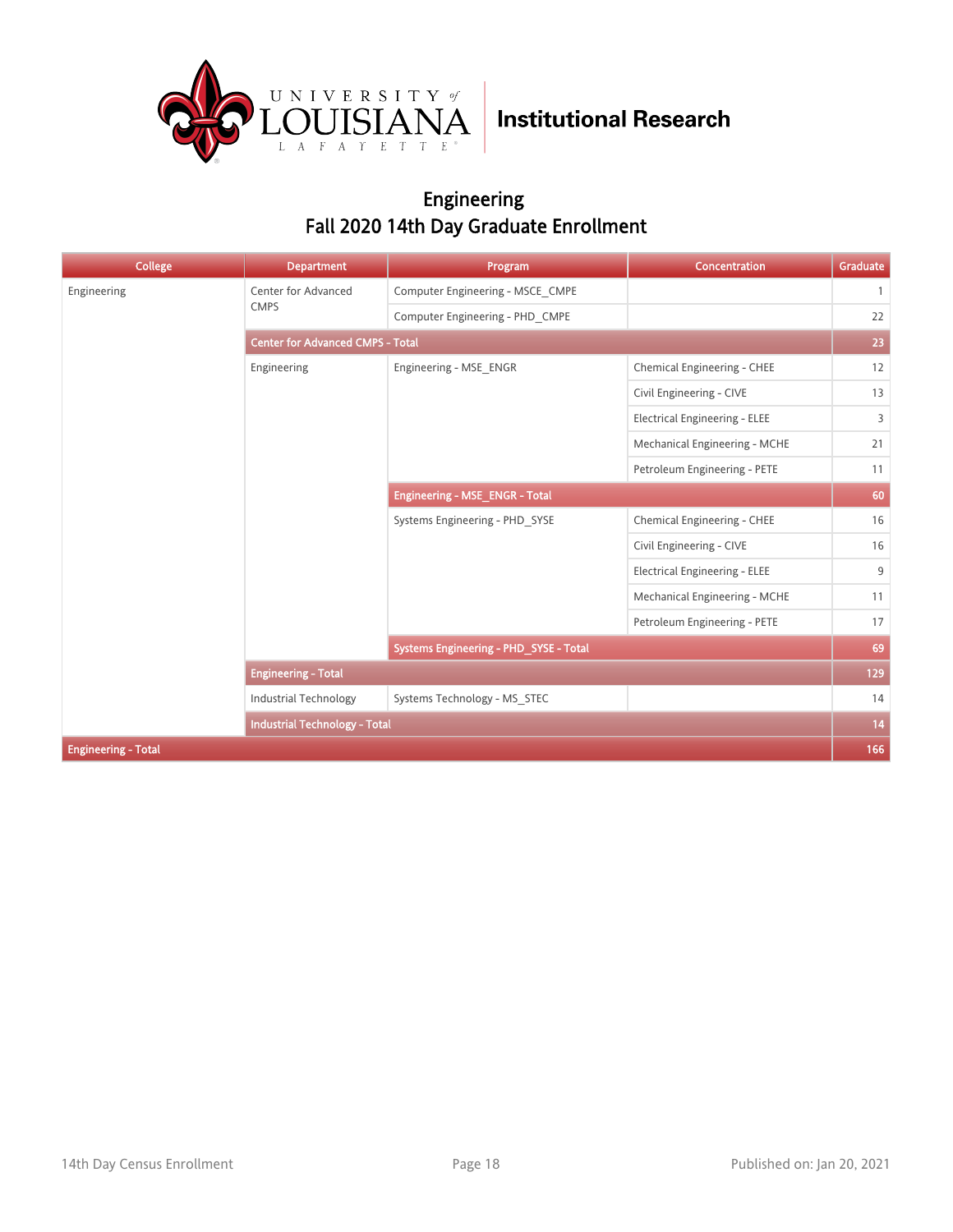

### Graduate School Fall 2020 14th Day Graduate Enrollment

| <b>College</b>          | <b>Department</b>              | Program                         | Concentration | Graduate |
|-------------------------|--------------------------------|---------------------------------|---------------|----------|
| Graduate School         | Graduate School                | <b>ENTREE Program - ND ENTR</b> |               |          |
|                         |                                | Master's Plus 30 - ND M30       |               |          |
|                         | <b>Graduate School - Total</b> |                                 |               |          |
| Graduate School - Total |                                |                                 |               |          |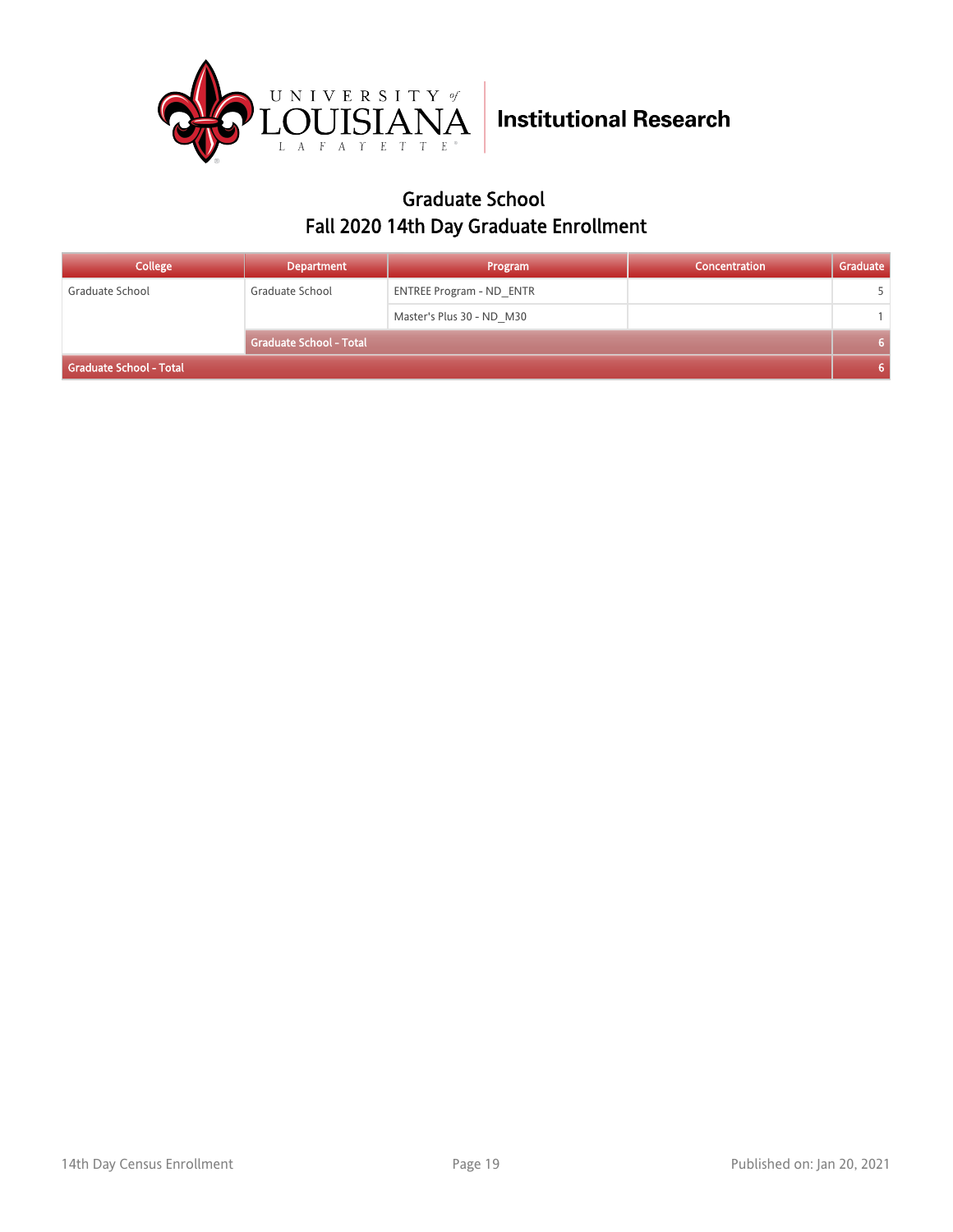

### Liberal Arts Fall 2020 14th Day Graduate Enrollment

| College                     | <b>Department</b>                      | Program                                  | <b>Concentration</b>       | Graduate       |  |
|-----------------------------|----------------------------------------|------------------------------------------|----------------------------|----------------|--|
| Liberal Arts                | Communication                          | Communication - MS_CMCN                  |                            | 48             |  |
|                             | <b>Communication - Total</b>           |                                          |                            | 48             |  |
|                             | <b>Communicative Disorders</b>         | Applied Language & Speech Sci - PHD_ALSS |                            | 17             |  |
|                             |                                        | Speech Pathology and Audiology - MS CODI |                            | 63             |  |
|                             | <b>Communicative Disorders - Total</b> |                                          |                            |                |  |
|                             | Criminal Justice                       | Criminal Justice - MS_CJUS               |                            | 12             |  |
|                             | <b>Criminal Justice - Total</b>        |                                          |                            |                |  |
|                             | English                                | English - MA_ENGL                        | Folklore - MFOL            | $\mathbf{1}$   |  |
|                             |                                        |                                          | Professional Writing - MPW | $\mathbf{1}$   |  |
|                             |                                        |                                          |                            | 29             |  |
|                             |                                        | English - MA_ENGL - Total                |                            | 31             |  |
|                             |                                        | English - PHD ENGL                       |                            | 71             |  |
|                             |                                        | TESOL - GC_CTSL                          |                            | $\overline{1}$ |  |
|                             | <b>English - Total</b>                 |                                          |                            | 103            |  |
|                             | History, Geography, & Phil             | History - MA HIST                        |                            | 17             |  |
|                             | History, Geography, & Phil - Total     |                                          |                            | 17             |  |
|                             | Modern Languages                       | Francophone Studies - PHD_FS             |                            | 10             |  |
|                             |                                        | French - MA_FREN                         |                            | 6              |  |
|                             | Modern Languages - Total               |                                          |                            | 16             |  |
|                             | Psychology                             | Psychology - MS_PSYC                     |                            | 38             |  |
|                             | <b>Psychology - Total</b>              |                                          |                            | 38             |  |
| <b>Liberal Arts - Total</b> |                                        |                                          |                            | 314            |  |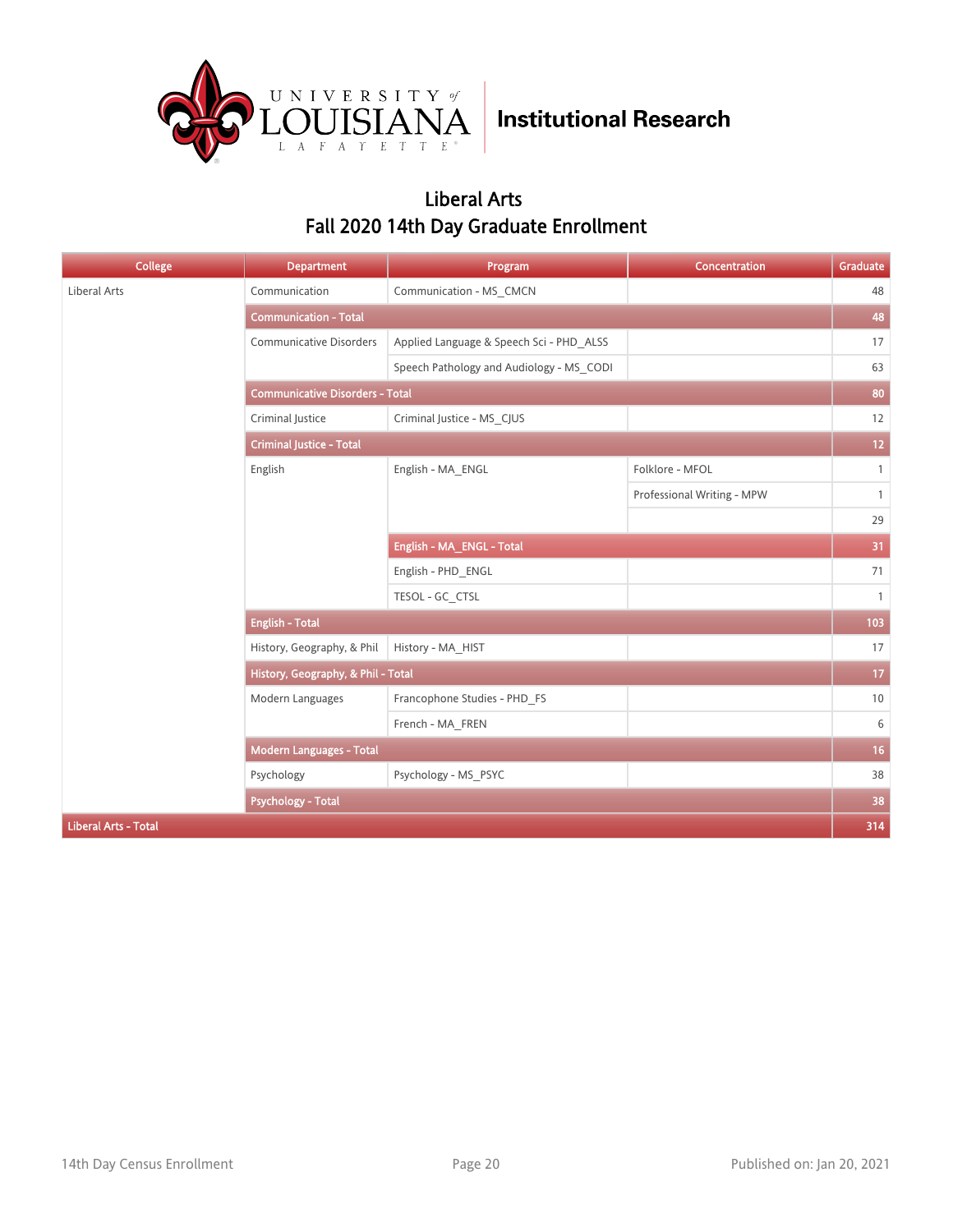

### Nursing & Allied Health Professions Fall 2020 14th Day Graduate Enrollment

| College                                     | <b>Department</b>          | Program                    | <b>Concentration</b>            | Graduate |
|---------------------------------------------|----------------------------|----------------------------|---------------------------------|----------|
| Nursing & Allied Health<br>Professions      | Nursing - Graduate         | Nursing - MSN NURS         | Family Nurse Practitioner - FNP | 119      |
|                                             |                            |                            | Nurse Educator - NEDU           | 8        |
|                                             |                            | Nursing - MSN NURS - Total |                                 | 127      |
|                                             |                            | Nursing Practice - DNP NP  |                                 | 25       |
|                                             | Nursing - Graduate - Total |                            | 152                             |          |
| Nursing & Allied Health Professions - Total |                            |                            |                                 |          |